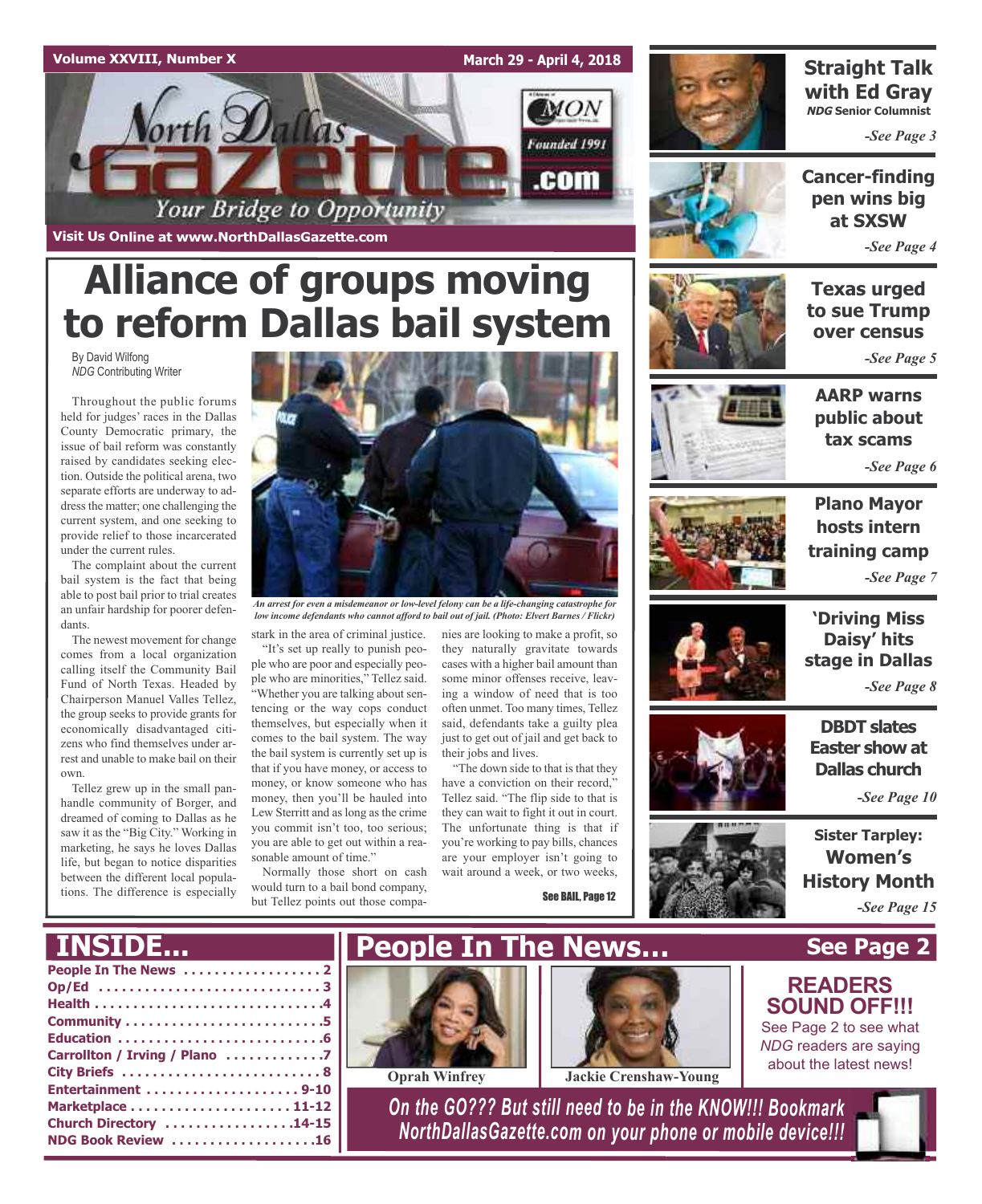### **People in the News www.NorthDallasGazette.com**

### **Oprah Winfrey**

The staff and volunteers at Minnie's Food Pantry are excitedly awaiting the delivery of Oprah Winfrey's new food line, O That's Good.

On Monday, March 26, 2018, the national non-profit will welcome this delivery of healthy soups and sides made with a nutritional twist. With Oprah Winfrey confirmed as the keynote speaker for Minnie's Food Pantry's 10th Annual Feed Just One Gala on April 3rd, it's fitting that their clients will receive her food as well.

Albertson's/Tom Thumb, Fossil, Toyota and a host of other companies, have joined forces with Minnie's



Food Pantry to support the 10th Annual Feed Just One<br>Gala Alberton's/Tom Alberton's/Tom Thumb is the title sponsor and Fossil Group is the premier sponsor for the event. Toyota is the presenting sponsor of the event and the Minnie Ewing-Legacy

Award. The legacy award identifies, supports and celebrates individuals who have demonstrated "the heart of a giver" in the same way that Minnie Ewing lived her life. It acknowledges individuals who have exhibited outstanding leadership and contributed at least 300,000 meals to Minnie's Food Pantry. This year's honorees for the Minnie Ewing-Legacy Award are Emmy® nominated actress, author and President of LightWorkers Media, Roma Downey and award-winning television and film producer Mark Burnett, President of MGM Television Group and Digital.

Other sponsors for the 10th Annual Feed Just One

wanes, and her help never

**Jackie Crenshaw-Young**

By Jazlyn Mercer *NDG* Staff Writer

Jacquelyn Crenshaw-Young, known as Jackie, has learned how to stop and try again, with a smile on her face.

Jackie is a certified nurse aid for Right at Home of Dallas. She takes care of elderly families with tasks such as bathing clients, help to get them dressed, assisting them as they get up and down and administering medicine for each client's specific daily needs. Jackie



has learned the art of patience, she says.

It's not rare for clients to refuse her help. She stops, redirects the situation, and tries again. The smile never fails to extend. Her kind heart is infectious, according to testimonies by her clients.Jackie goes above and beyond to ensure her clients are taken

care of. Her kind heart is so large that she was listed as a family member on one of her client's obituaries. The care she gives has not

gone unnoticed. This year Jackie won the Caregiver of the Year award amongst all of the Right at Home franchises throughout the U.S. and seven other countries.

Every year each office from over 500 franchise loGala include Jersey Mike's Subs, Rembert Custom Builders, H-E-B, Central Market, O'Neil Wysocki P.C., GXA Network Solutions, Dr. Venus Opal Reese, Dr. Pepper Snapple Group, IBB Design, K. Rashae, Sandy Nachman, Merrill Lynch, US Trust, Cawley Management, TJX, At Home, Rent A Center, Flexpress Digital, The Real Mc-Coys, Wells Fargo and Ideal Dental. Literary agents, Jan Miller and Jeff Rich and former major league baseball player, Torii Hunter and his wife, Katrina, will serve as the honorary chairs.

This star-studded, blacktie event will be held on Tuesday, April 3, 2018 in Collin County, Texas. The

cations has the opportunity to nominate their own caregiver of the year. Once nominated, a committee based in Omaha makes the decision based on client testimonials on who will win the highest achievement of caregiver of the year. Jackie was the winner of the entire central region.

Jackie can handle any challenge, according to Harley Cohen, the owner of Right at Home of Dallas franchise.

"She has such a huge heart, she can adapt to every client, she has a fun loving way," said Cohen. "She red-carpet will start at 5:30 p.m. and the dinner and program willstart at 7 p.m. The 10th Annual Feed Just One Gala will bring Hollywood to Texas, with numerous celebrities confirmed including Hollywood actress, Brely Evans, who will serve as the red-carpet host; New York Giants linebacker, Keenan Robinson and his wife, Lauren; megachurch pastors Bishop T.D. Jakes and Mrs. Serita Jakes, Joel and Victoria Osteen, and John and Aventer Gray; NFL Hall of Famer Emmitt and Pat Smith; and boxing legend, Floyd Mayweather. The gala will include performances by Grammy award-winning gospel recording artists, Israel

knows how to connect with them, and when it gets really hard she never gives up." Cohen has been the owner of the North Dallas Right at Home for 13 years. In all his years, he has never had a caregiver win this award. Jackie has been at Right at Home on and off since 2006. She couldn't believe it when she was told she won the award. "It's a blessing from God," she said. "I cannot even believe it."

Jackie saysthat the reason she takes such good care of her clients is the fact she keeps in mind that one day she and her husband will

> Criminal Defense **• DWI / Suspended License**

Houghton and Donnie Mc-Clurkin. Kevin Frazier of Entertainment Tonight will host the event and Oprah Winfrey will be the keynote speaker.

The evening will include dinner, a live auction, remarks from Oprah Winfrey and other surprises to be announced.

Founded by Dr. Cheryl 'Action" Jackson, Minnie's Food Pantry has literally been rolling out the red carpet for more than 10 years as they provide food for families living in low income, food insecure households. An award winning nonprofit organization and largest food pantry in Collin

See OPRAH, Page 5

need someone to care for them.

"When someone has to take care of us, and clean our bottoms and make us meals we want someone who is happy," she said.

Jackie works long 12 hour shifts. She believes the only way she can do it is to have a good spirit and to stay uplifted. She has learned how to meet the individual needs of her clients and to do it while staying positive.

Right at Home North Dallas hosted a celebratory dinner March 22 in honor of Jackie and her new award.

Family Cases **• Divorce / Annulment**

### **NDG Readers Sound Off...**

**It's All About the Money: Stats on African American Progress are Sobering**

Excellent article full of facts/statistics/science.

EPI economic analyst Janelle Jones said "Solutions must be BOLD and to SCALE, which means we need structural change that eliminates the barriers that have stymied economic progress for generations of African American workers,"

While certainly policy and social changes need to occur, an underlying and

foundational "individual health and mental competence issue" needs to be addressed. By this statement, I mean that African Americans are "deliberately" being targeted to have poor health, lower I.Q. and to have behavioral problems like ADHD, or violent tendencies, or fatigue and lethargy.

African Americans are deliberately being poisoned by the Fluoride based substances which the Dallas City Council has chosen to add to the water. The science is very clear. The science is abundant. There is not one scientific study which says that swallowing these fluoride chemicals is safe for everyone. The Dallas Council refuses to show any science safety study.

Many problems with health, expected lower I.Q. and unwanted behavior problems more profoundly affect the African American community than their Caucasian counterparts. By 4-6 times the effect. Or more.

Agencies like the EPA or CDC have been hiding these facts. The documentation is there. The science is there. In fact, currently the EPA and citizens are suing the EPA. You heard that right. The EPA is suing the EPA because of the harmful effects.

See how the CDC has a long history of harming African Americans. Deliberately.

Scroll down the website to the "North Dallas Gazette" feature on this website…

http://www.DallasForSafer-Water.com also known as http://www.dogsagainstfluoridation.com.

**To share your opinion visit NorthDallasGazette.com**



\$69\* DIVORCE

*For the 411 in the community, go to www.northdallasgazette.com*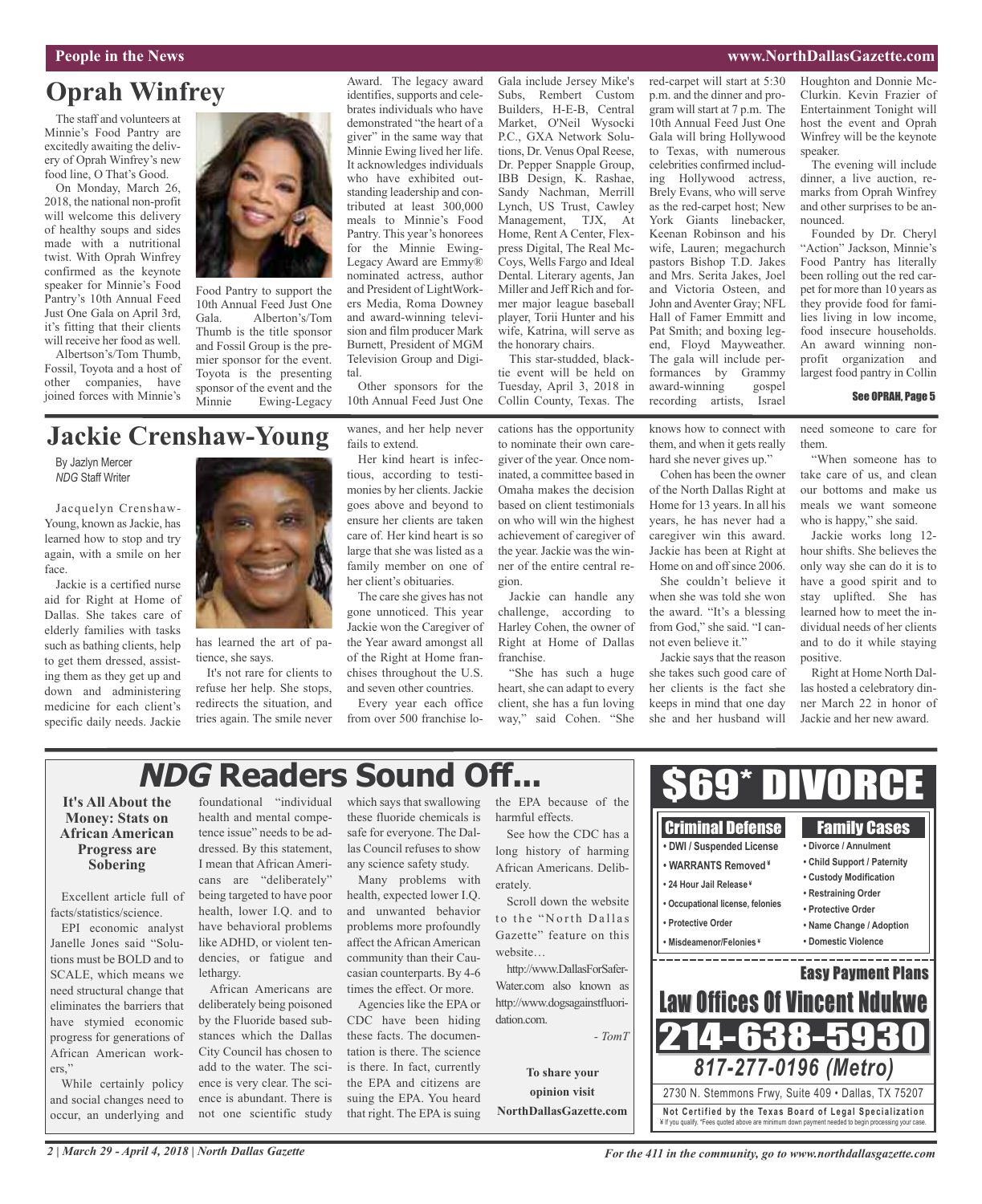#### **www.NorthDallasGazette.com Op-Ed**



P.O. Box 763866 - Dallas, Texas 75376-3866 Phone: 972-432-5219 - Fax: 972-509-9058

*"Do what you say you are going to do ... when you say you are going to do it."*

**Publisher's Office:** publisher@northdallasgazette.com

**Sales Department:** marketing@northdallasgazette.com 972-509-9049

**Editorial Department:** editor@northdallasgazette.com

#### **Online:**

www.NorthDallasGazette.com www.twitter.com/NDGEditor www.facebook.com/NorthDallasGazette www.pinterest.com/NDallasGazette www.instagram.com/NorthDallasGazette

### STAFF

**Chairman Emeritus** *Jim Bochum 1933 – 2009*

**Published By** *Minority Opportunity News, Inc.*

> **Web Master** *Todd Jones*

**Community Marketing** *Nadina Davis*

> **Production** *David Wilfong*



*Jackie Hardy Jazlyn Mercer Dwain Price*



*Terri Schlichenmeyer Nicole Scott David Wilfong*

**Editor** *Ruth Ferguson*

**Religious/ Marketing Editor** *Shirley Demus Tarpley ("Sister Tarpley")*

**Senior Columnist**





*appropriate revisions. The North Dallas Gazette, formerly Minority Opportunity News, was founded*

#### *in July 1991, by Mr.Jim Bochum and Mr.Thurman R. Jones. North Dallas Gazette is a wholly owned subsidairy of Minority Opportunity News, Inc.*

# **From Boys to Men: A journey to feminsm**



As a man, it's always hard to write about women. It shouldn't be; however, you risk the chance of not knowing what to say. More than likely you will say too much or not enough.

With that being the challenge, let me begin by saying men have heard the roar of an empowered sisterhood. I grew up in an unrepentant sexist world in the sixties and seventies. As a young man, I was influenced by the rights and privileges borne to me as a boy.

Let's face it, as a boy you could be called "mannish," and people would laugh at you, because it is expected that boys were little men with all their flaws. I could be loud and abrasive as a boy, and people would say,

#### By Congresswoman Eddie Bernice Johnson

The recent passage by a bipartisan Congress of a \$1.3 trillion spending bill was a clear victory for proponents of justice and fairness in our country, and a decisive rejection of President Trump's attempt to eliminate funding for proven programs that are vitally Important to the American people.

Clearly disappointed, Trump signed the legislation saying that he wanted to ensure that the military was properly funded. It was! If the president and his financial advisors had their way many of the programs that have provided safety nets for those in need of assistance, for seniors, students, and small business owners would have been gutted.

The budget that the president proposed was limited by its lack of vision and its heartlessness, because it was designed to carry water for the wealthiest Americans,

"Boys are just being boys." But assertive girls were told to be more ladylike. Girls were taught that boys were to be aggressive and assertive and girls were to defer to boys — even if the girls came in first place. To be a girl, you were taught to defer to the boys.

looked first for promotions. It was said that women couldn't handle the stress due to their menstruation cycles. Yeah it's true. That's the word in the suites of corporate America as men had another drink. "Women just couldn't measure up," they said. That was the

labor force I entered in

The evolution of man probably began with a woman telling a caveman not to play with fire. My true evolution as a man began with having four daughters. As I got older I wondered what type of workforce they would enter. My sensibilities changed not necessarily with the

*"The evolution of man probably began with a woman telling a caveman not to play with fire. My true evolution as a man began with having four daughters."*

1980.

As I transitioned from being a boy to man, not much changed. In the hiring of employees, young men were hired first over young women because employers feared lost production. It was believed that because women bore children, they would become a liability. As we both, young men and women climbed the corporate ladder, men were

### **A responsible budget**



*On March 23, 2018 Congresswoman Eddie Bernice Johnson hosted her 15th Annual Math and Science Lecture Series with keynote speaker Captain Barrington Irving.*

lic schools.

billion.

wanted to abandon provides mental health and violence abatement programs in pub-

While Ms. DeVos and President Trump wanted to slash spending on education, the Congress actually increased the department's budget by approximately \$4

As lawmakers we understand the importance of programs that enrich the American experience. As a result we rejected attempts by the administration to eliminate funding for the National En-

leaving the middle class and the poor in dire straits.

The budget that the Congress passed rejected the administration's attempts to scale back or cease successful programs and policies in the Department of Education.

The president's education secretary, Betsy DeVos, wanted to eliminate two programs that serve k-12 students. One of the programs provides funding for afterschool activities for nearly two million school children.

Asecond educational program that the administration times but in my role as a father and protector. I could not protect them as I sent them into a world dominated by patriarchy. Would they enter a workforce where they would be valued by their intelligence and hard work? Would they be limited by being too intelligent for those men who were not as talented? Would their physical attractiveness make them unwilling targets of unwanted sexual advances? These are not the

> encounter. Women have come a long way since 1980. When I entered the workplace, there were some jobs in my industry women didn't do. Now they run entire departments, divisions, and companies. My daughters have fought battles in which I won't have to say "me too." They have made it through the fire. However, it's a new day and I wonder what fires my granddaughter will have to fight.

issues my son would ever

dowment for Humanities and the National Endowment for the Arts. We allocated \$153 million for each entity.

Proposed cuts by the president in the areas of foreign aid, the environment, aid to historically black colleges and universities and to the State Department were also rebuffed.

The president had requested a \$6 billion reduction in the budget for the Department of Housing and Urban Development run by Dr. Ben Carson.

Among the programs he wished to eliminate was one that repaired public housing infrastructure.

It would have been devastating if he had gotten his wish. Yet, emboldened and compassionate members of Congress stood up to the president and said no.

We then provided our nation with a reasonable and responsible spending program designed to assist our nation and its people.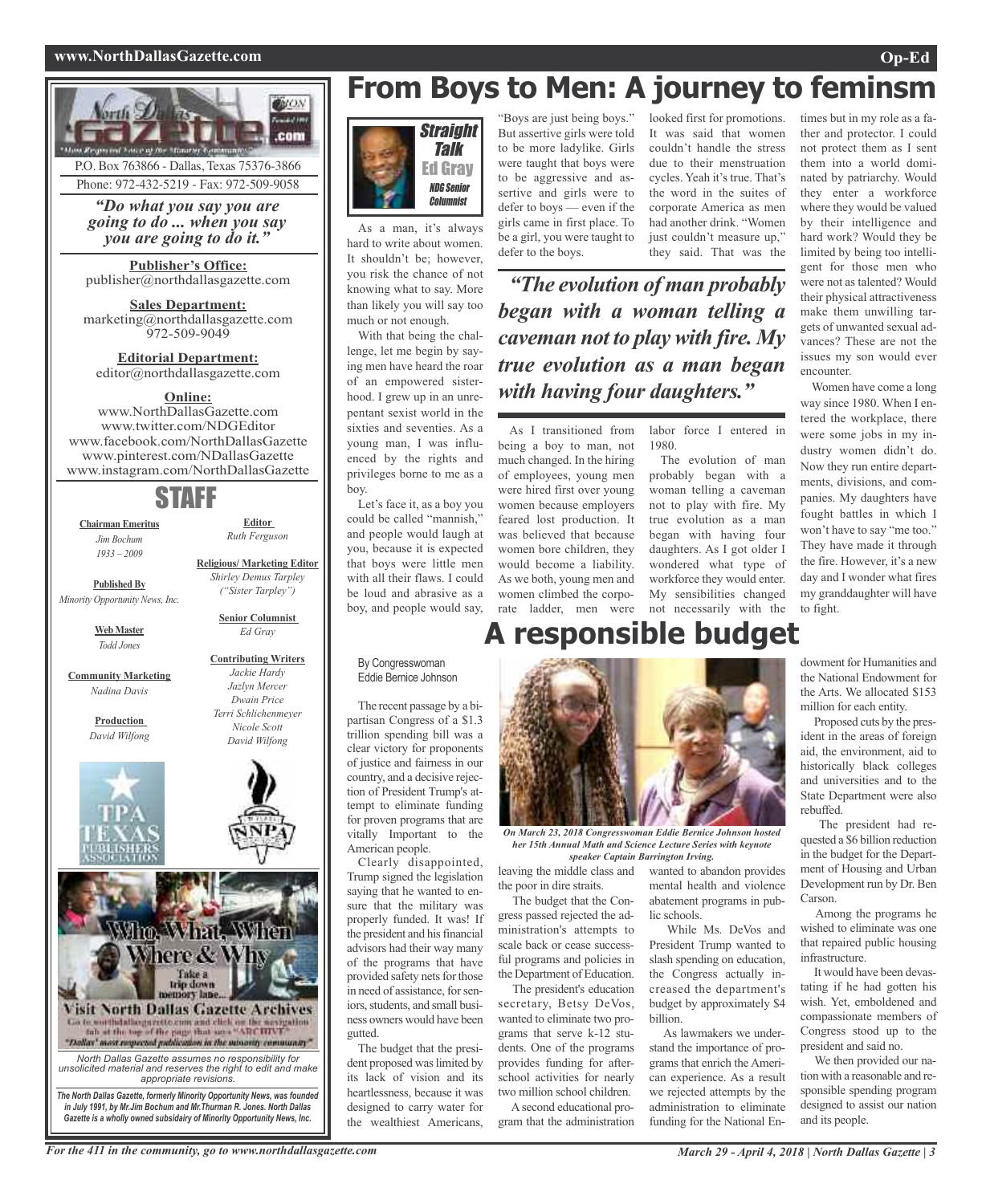#### **Health www.NorthDallasGazette.com**

### **Pen-like device that detects cancer takes a top prize at South by Southwest**

A University of Texas at Austin professor and her team were honored with a prestigious SXSW Interactive Innovation Award for the MasSpec Pen, a device that will allow surgeons to identify cancerous tissue in seconds.

"This is special for our team because South by Southwest is an Austin event, and the MasSpec Pen is something that we developed in Austin," said Livia S. Eberlin, an assistant professor of chemistry who led the team that created the MasSpec Pen.

Eberlin and her team won in the Health, Med, and Biotech category, beating out competitors from Georgia, Virginia, California and Austin.

The MasSpec Pen is a handheld instrument that gives surgeons precise diagnostic information about what tissue to cut or preserve during cancer surgery. Currently awaiting clinical

trials in humans, it is projected to improve treatment



*Jialing Zhang demonstrates using the MasSpec Pen on a human tissue sample. Vivian Abagiu/University of Texas at Austin*

and reduce the chances of cancer recurrence. It works like this: A surgeon gently touches the tip

of the pen to the tissue during surgery. Within the tip, a tiny drop of water is exposed to the tissue. All living cells, healthy or cancer-

ous, produce small molecules called metabolites. Each type of cancer produces specific metabolites that act like a fingerprint. The water droplet at the end of the pen captures these metabolites and pulls the molecules up through a tube to a mass spectrometer that can analyze the molecules and return results in about 10 seconds. The current state-of-the-art method for diagnosing cancers and determining the boundary between cancer and normal tissue during surgery is pathologic evaluation, a process that can be subjective and takes closer to 30 minutes for completion. Eberlin and her team say

the new innovation would expedite cancer surgery and thus reduce risk to cancer patients of infection and negative effects of anesthesia. And because for some types of cancers, the pathology evaluation yields unreliable results in as many as 10 to 20 percent of cases, the MasSpec Pen is also needed to ensure effectiveness: In tests on human cancer tissue, the MasSpec Pen was accurate in 96 percent of cases.

Eberlin and her team are currently preparing for testing in clinics at Dell Medical School, MD Anderson Cancer Center and Baylor College of Medicine. Other scientists representing the MasSpec Pen team at SXSW are Jialing Zhang, Marta Sans, Noah Giese, Aydin Zahedivash, and Nitesh Katta.

The MasSpec Pen beat out several other pieces of technology to win the award including an exoskeleton vest for construction workers that reduces fatigue and injury, an augmented reality physical therapy device and an Austin-based project to use music to help people walk again.

"We're thankful that the judges and the public are excited about this technology," Eberlin said. "The MasSpec Pen could have a huge impact on how we treat cancer and cancer patients. We believe it has what it takes to become a medical device that will improve patient care and human health."

### **Johnson & Johnson, Be The Match, and DoSomething.org team up with Duo Ayo & Teo for Give a Spit About Cancer campaign**

NEW YORK -- According to the American Cancer Society, in 2018, there will be an estimated 1,735,350 new cancer cases diagnosed. Of that figure, an estimated 10,590 new cancer cases will be diagnosed among children 0 to 14 years of age. 70% of patients who need a bone marrow transplant rely on a complete stranger for a lifesaving donation, but black patients only have a 23% chance of finding a donor match. That's why Do-Something.org, one of the largest organizations for young people and social change, and Johnson & Johnson are teaming up with brother duo Ayo & Teo for "Give a Spit About Cancer," an effort to get more young and diverse people to join the Be The Match Registry as potential bone marrow donors.

When it comes to needing a bone marrow transplant, white patients have a 77% chance of finding a matched donor, however black patients only have a 23% chance of finding a donor match. The goal of this year's campaign is to get as many young people as pos-



sible to join the national bone marrow registry. The more diverse the registry,

the more of an increase in potential donors there will be for all patients.



"We're excited for the opportunity to join forces with Johnson & Johnson once ent Relations at DoSome-

again," said Dezmon Gilmore, Head of PR & Tal-

thing.org. "We've helped

See GIVE, Page 12

| Game # | Game Name / Odds                                    | s   | <b>Official</b><br><b>Close of</b><br>Game | End<br><b>Validations</b><br>Date |
|--------|-----------------------------------------------------|-----|--------------------------------------------|-----------------------------------|
| 2085   | <b>Feliz Navidad</b><br>Overall Odds are 1 in 4.55  | \$2 | 5/23/18                                    | 11/19/18                          |
| 1895   | Texas Lottery® Blue<br>Overall Odds are 1 in 4.15   | \$3 | 5/23/18                                    | 11/19/18                          |
| 1807   | <b>Super Loteria</b><br>Overall Odds are 1 in 3.77  | \$5 | 5/23/18                                    | 11/19/18                          |
| 1855   | Cowboys<br>Overall Odds are 1 in 3.99               | \$5 | 5/23/18                                    | 11/19/18                          |
| 1856   | <b>Houston Texans</b><br>Overall Odds are 1 in 3.99 | \$5 | 5/23/18                                    | 11/19/18                          |
| 2000   | Día De Los Muertos<br>Overall Odds are 1 in 3.52    | \$5 | 5/23/18                                    | 11/19/18                          |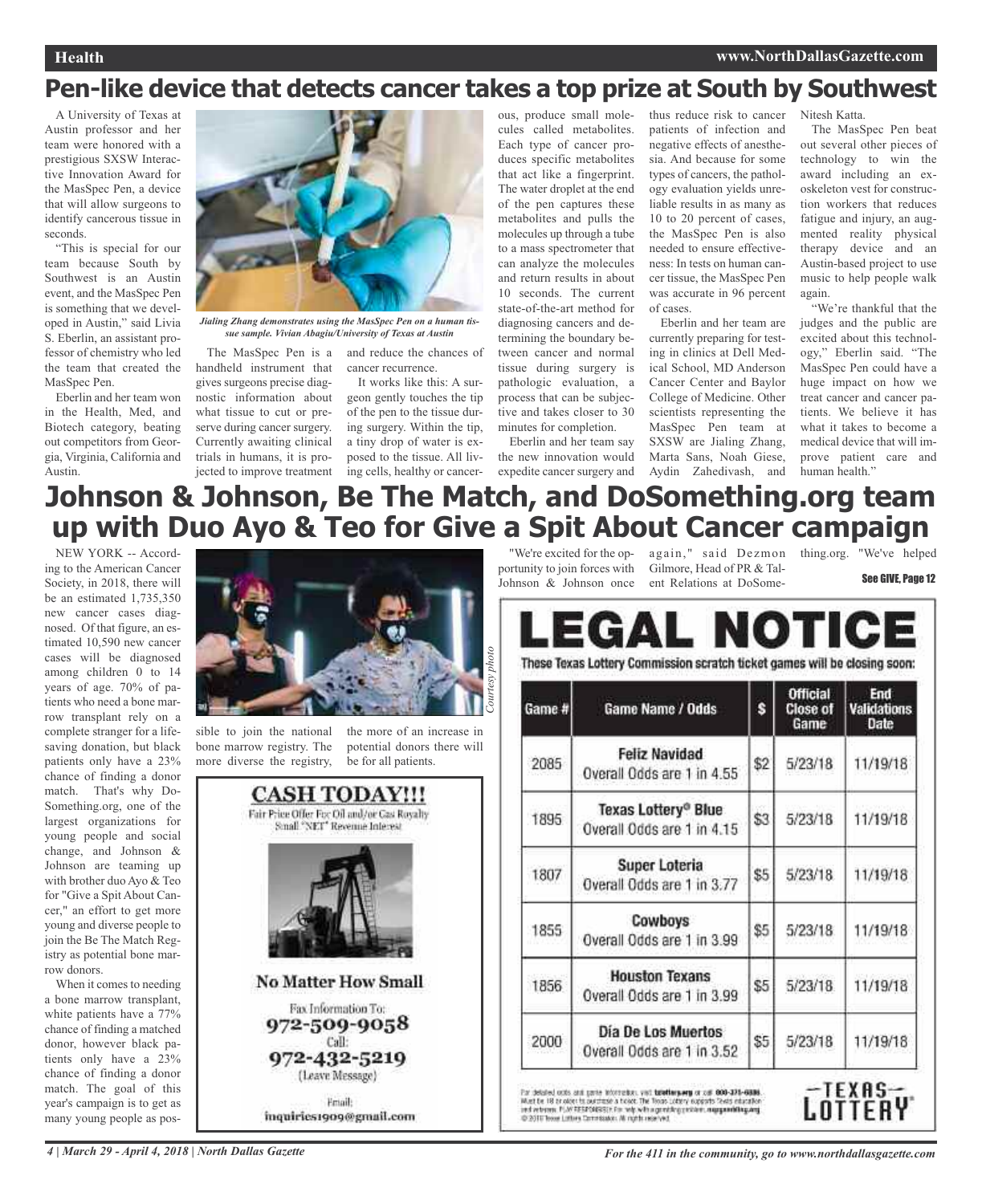#### **Community**

### **Texas urged to sue Trump over the 2020 Census questionnaire decision**

AUSTIN - Late Monday, the Trump Administration through the Commerce Department, announced its decision to include a question about citizenship on the 2020 U.S. Census. The inclusion of the citizenship question is expected to adversely impact states with high immigrant populations, such as Texas.

"Texas stands to gain from a full and accurate count of ALL Texas residents. The 2020 Census is also vitally important to the future of our local communities. The data gathered will determine funding for vital local services, such as education, health care and transportation, and it will also affect

representation at all levels of government," Rep. César J. Blanco said.

It is expected that a citizenship question will lead to a substantial undercount in Texas' population, especially along the Texas-Mexico border. Trump's census citizenship question threatens Texas' political representation, apportionment, and federal funding for critical infrastructure and services. A citizenship question has not been included in a U.S. Census for almost 70 years. In response to the Commerce Department's announcement, Texas State Representative César Blanco is urging Governor Abbott and Attorney General Paxton to sue the Trump Administration to block the inclusion of the citizenship question.

"Today, I am calling on Governor Abbott and Attorney General Paxton to stand up for Texas and sue the Trump Administration to block the inclusion of the citizenship question. Texas is a

Call you to demand im-

Call you about taxes owed without first having contacted you by mail. Require you to use a specific payment method for your taxes, such as a gift card, prepaid debit card, or ask for credit or debit card numbers over the phone. Threaten to bring in local police or other law-enforcement groups to have you arrested for not paying.

For more information about the IRS scam and

sentatives do not:

mediate payment.

fast growing state with growing needs and is also poised to gain up to 3 new congressional seats. Any decision by the Trump Administration that dilutes Texas' political representation and reduces future federal funding hurts our communities, businesses, and working families," Rep. César J. Blanco

### visit www.aarp.org/Fraud-**AARP Texas helps taxpayers avoid IRS imposters and related scams**

AUSTIN, TX – As tax time approaches, AARP's Fraud Watch Network and AARP Texas are joining in efforts to help Texan taxpayers avoid criminal imposters who aim to defraud them. The problem is serious, with the Federal Trade Commission reporting that tax fraud ranked second in 2017 in types of identity theft reported, as over 82,000 reports were made last year. But a new poll from AARP, which surveyed 1,005 Americans by phone, reveals that people may have a false sense of security, as three-fifths (62 percent) report they're either extremely confident or very confident in their ability to detect fraud.

AARP Texas is participating in the organization's robust antifraud efforts, which currently include a free fraud helpline (877- 908-3360). In Dallas and Austin, AARP is hosting a series of free shredding events to help people properly dispose of their personal and financial documents. Other resources include a "Tax ID Theft" tip sheet, and a new podcast series, called "The Perfect



Scam." The series features tips from Frank Abagnale, whose personal story inspired the Spielberg film, "Catch Me if You Can," who now advises the FBI on how to outsmart con artists. Also, the April issue of AARP Bulletin will more broadly examine fraud and scams.

"We see repeatedly that scammers who impersonate the Internal Revenue Service work year round at trying to swindle Texans, and they're particularly relentless in April," said Bob Jackson, state director at AARP Texas. "While there's no simple solution, you can outsmart cons: file your taxes early, before they beat you to it, shred financial documents you no

longer need and beware of high pressure tactics. The IRS will not call and threaten arrest for taxes owed, and they certainly won't ask for a gift card as a form of payment, but imposters will."

In its new poll, AARP found that many consumers are woefully at risk for the onslaught of Internal Revenue Service (IRS) scammers. Key findings include:

• IRS scammers keep calling until they land victims, with one in four respondents (25 percent) receiving a phony call from someone impersonating an IRS agent over the last year.

• Nearly four out of five respondents (79 percent) haven't ordered a free copy of their credit report in the

**OPRAH,** continued from Page <sup>2</sup>

County, Texas, Minnie's Food Pantry has provided more than 7 million meals and brought the issue of food insecurity to the forefront on both a local and national level through features on national television shows including, Good Morning America, ELLEN, Steve Harvey TV and The Food Network. Through supplemental food assistance, educational resources and sup-

port from the community, Minnie's Food Pantry has changed the stigma associated with hunger and are further reducing hunger by expanding into schools across the country. Over the years, many corporate sponsors and celebrities have joined Minnie's Food Pantry in the fight to reduce hunger including former MLB pitcher Latroy and Anita Hawkins, Dallas Mavericks owner and

*For the 411 in the community, go to www.northdallasgazette.com*

business mogul Mark Cuban, Hollywood actresses Meagan Good and Regina King, movie producers DeVon Franklin and Will Packer, pop superstar Rihanna, recording artists Kenny Lattimore and BeBe Winans and now global media leader Oprah Winfrey.

To purchase tables, tickets or sponsorships, please email Zoya@MinniesFood-Pantry.org or call (214) 709- 4449.

past 12 months.

• The IRS does not email or text for your information, but more than a quarter of respondents (26 percent) incorrectly believe or are uncertain about whether the IRS can text or email requests for personal or financial information.

Criminals impersonating the IRS often make aggressive threats – of arrest, court action, confiscation of property, or even deportation unless they make immediate payment. The AARP campaign advises consumers that legitimate IRS repre-



Political advertisement paid for by Eddie Bernice Johnson for Congress, Randy Whitaker, Treasurer.

WatchNetwork. Consumers who think that they are being targeted by a scammer may call the AARP Fraud Helpline at 877-908- 3360 and speak with a volunteer trained in fraud counseling.

"The Perfect Scam" podcast will launch on April 6 and will be available AARP's website and on popular podcasting platforms.

The Dallas and Austin free shredding events take

See TAX, Page 16

*March 29 - April 4, 2018 | North Dallas Gazette | 5*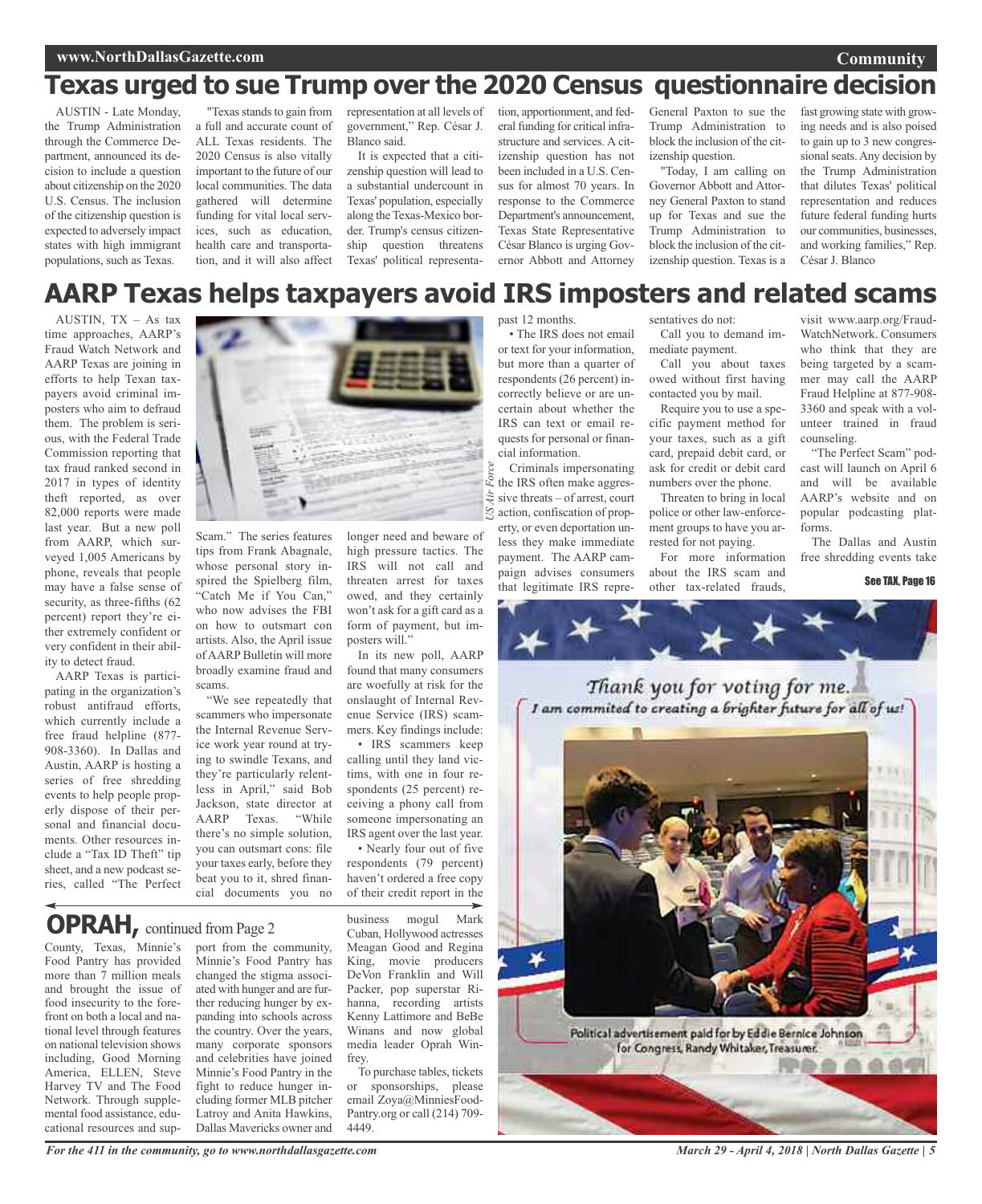# **Support staff of DISD urges school board for wage increase**

By Jazlyn Mercer *NDG* Staff

The Dallas ISD (DISD) school board met Thursday for a regular agenda meeting. During the public forum of non-agenda items, many DISD support staff members came forward to be persistent about a wage increase.

The support staff has asked before at previous meetings; however, the board has not addressed their concerns.

Shawna Washington, an administrative assistant at the Northeast Maintenance



Quadrant, urged the board to make it their priority to give support staff a three percent wage increase. She went on to tell the board and community members about

lowest paid employees, often resulting in the employees forced to work multiple jobs.

"In many cases, these employees are single par-

tend schools, here in DISD, when we consider paying DISD employees a livable wage we must consider both the employees and the example we are setting for other districts to model," Washington said.

Pixabay *Craigclark / Pixabay* Rosario Zamudio, a teacher assistant at Natha $ark$ nial Hawthorne, also stood  $\frac{S_0}{S_1}$  up to speak at the public<br>  $\sum_{i=1}^{N}$  forum. She, too, urged the forum. She, too, urged the board to make compensation for support staff a top priority in next years' budget. She believes the same respect should be given to all employees of all

how support staff are the ents with children who atlevels in the district. ber of the American Federado," said Kirk.

On Wednesday, March 14, hundreds of students and families from around the Dallas-Fort Worth area experienced real-life applications of Science, Technology, Engineering, Art and Math (STEAM) while participating in the "Pi Day Math Festival" at Sammons Park on the AT&T Performing Arts Center campus in the Dallas Arts District. The Pi Day Math Festival was organized by the nonprofit organization, talk-STEM in partnership with



tool that they use to achieve their purpose. The Dallas Zoo, Dallas Symphony Orchestra, Dallas Museum of Art, SMU, UT Southwestern Medical Center, KERA, Dallas Love Field, DISD Environmental Center and others were in attendance. Each festival exhibitor engaged attendees in math-related activities. This year, talkSTEM again offered attendees an

opportunity to participate in their walkSTEM program –

"You may say we sound like a broken record, but to be fair, support employees have been promised and left out when it comes to compensation for the last couple of years. We are taking home less every year because of increase premiums, yet we still show up and do our jobs because the kids are worth it," said Zamudio.

With the support staff that represented DISD at the school board meeting, other organizations joined with them in support of an increased compensation for DISD support staff. Amemtions of Teachers (AFT), and members of the Democratic Socialist of America, the North Texas chapter, voiced support for improved pay for the staff.

Andrew Kirk, a member of AFT as well as a DISD teacher, believes the DISD support staff is underpaid, yet they are a necessity for the district.

"They do a lot of work that isn't recognized, and I think that there pay should be commensurate with the value that they generate for the schools. I think the schools work because they

### **TalkStem hosts second annual Pi Day at AT&T Performing Arts Center** how math is an important

*Stevan Koye* the AT&T Performing Arts Center. The Pi Day Math Festival took place Wednesday in Sammons Park from 10 a.m. – 1 p.m. It featured almost 20 organizations from the DFW area showcasing

customized "math walks" of the Dallas Arts District, developed in partnership with Glen Whitney, founder of the National Museum of Mathematics in New York City. talkSTEM also introduced a new experience that you can take with you: the walkSTEM T-shirt. Designed to be a wearable conversation starter, this tee comes with a guide to the learning opportunities symbolized by the images a wearer of the walkSTEM tshirt literally has on their

sleeves.

"We are excited to partner with AT&T Performing Arts Center this year to bring together diverse organizations and highlight the universality of math across a wide range of activities. Connecting STEAM to the real world around students and diversifying STEAM is central to making sense of otherwise abstract concepts", says Dr. Koshi Dhingra, Founder and Director of talkSTEM.

the West End Station across the street) or can Uber to the college. Paid parking lots are also located around the cam-

The Food and Hospitality Institute will also be hosting a reception at 5:30 p.m. before

pus.

### **Dreams to Seams: El Centro College Fashion Show 2018** DART (all lines pass through

With an eclectic group of students whose influences range from street style to feminine flare, El Centro College will be presenting its annual fashion show "Dreams to Seams." Ten Sophomore designers will be presenting their final collecprogram of El Centro. Students have designed and executed all construction on their garment pieces with knowledge gained from their education in the program. The show will be held on April 27, 2018, at 7 p.m. in the El Centro Performance Hall.

\$10 at the El Centro Cashier's Office on 2nd floor ofABuilding, fromApril 19- 26.This annual fashion show sells out quickly each yearso we recommend buying tickets early.

The "Dreams to Seams" fashion show is a collaborasign and Fashion Marketing departments of El Centro College, located in downtown Dallas. El Centro is continuously opening doors for students to present their talents and apply the education they have gained from the college.

corporate the final collections and debut different projects the fashion students have worked on through their time at El Centro. These designers are the future of the Dallas fashion scene and are eager to exhibit their dedication and dreams.

#### tion of the Fashion Design Tickets are available for tion between the Fashion De-The fashion show will in-Guests are invited to ride the doors open for the show. **ATEC course recycles technology for creative art projects**

(UT-Dallas)Ahappy accident provided Andrew Scott, associate professor in the School of Arts, Technology, and Emerging Communication, with the opportunity to secure tens of thousands of dollars' worth of projectors needed to teach a class this semester for a fraction of the cost.

In the class, Projection Mapping Lab, UT Dallas

students explore artistic expression by projecting images onto objects and spaces. They can take advantage of what Scott calls an immersive grid image along with taped patterns on a solid wall that provide a foundation for the projected artwork.

"The grid becomes projected artwork, and it's absolutely beautiful," Scott

said. "This project pushes the creative envelope of the class."

But making the class a reality required planning and a large number of expensive projectors. Scott went searching for solutions in 2015. He didn't have to search far.

At the time, the studio was a third of its current size and shared a wall with media

services, which provides technical solutions for the University's classrooms. Scott was developing the idea for the projection mapping class, inspired by his first projection-mapped piece, "Reliquary," which features videos of black men who died during police encounters projected onto a sculpted mask.

"(Projection) is perfect

from both the artistic and commercial side, which speaks directly to the unified field of ATEC," Scott said.

His search eventually brought him to Inventory and Property Services, the University department responsible for removing and storing unneeded equipment from classrooms and offices. There, among the printers, monitors, chairs and desks,

were some projectors perfect for what Scott had in mind.

The equipment had belonged to the media services team and was moved only days before. Scott remained friendly with the team, even after they relocated and his studio absorbed the extra space. So when the team heard news of more projectors being removed from

See ATEC, Page 9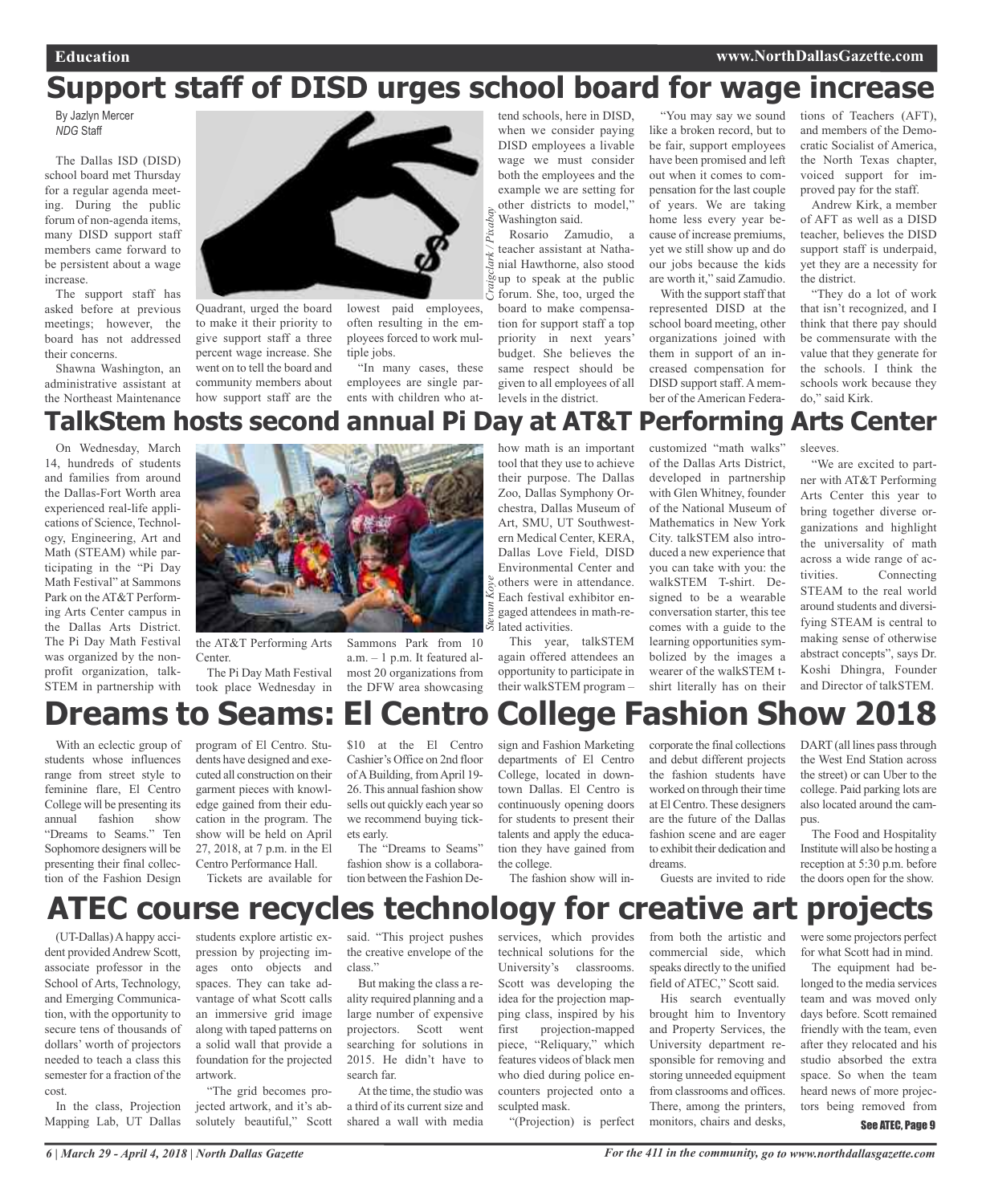**WAWRIGHT WAS SEXUAL SEXUAL SEXUAL SEXUAL SEXUAL SEXUAL SEXUAL SEXUAL SEXUAL SEXUAL SEXUAL SEXUAL SEXUAL SEXUAL SE** 

### **Liberty Rec Center hosts block party for residents on April 21**

Enjoy free food, music, games and giveaways at the Liberty Recreation Center Block Party and Open House. We want to thank you for supporting the Center and want to invite others to explore the center and meet the staff. The event is indoors and outdoors on Saturday, April 21, 2-5 p.m. Stop by vendor booths to

learn about other City departments (police, fire, library, neighborhood services, etc.). The Plano Animal Shelter is bringing lovable pets for onsite adoptions. Kids can enjoy face painting and games. Plus, you can watch demos by our Aerobats group.

In addition to our Block Party, the event doubles as a



### **Plano Mayor's Summer Internship 'Training Camp' a success**

Fueled with caffeine and with notebooks in hand, approximately 400 Plano ISD teens gathered at the Capital One Conference Center for a Saturday "training camp" as part of the Plano Mayor's Summer Internship Program. The eager students sacrificed their Saturday to prepare for the upcoming Job Fair and the chance to land coveted eight-week paid internships at area businesses and nonprofits.

Capital One, the founding and presenting sponsor for five years spearheaded the rigorous, day-long instructional program. Plano Mayor Harry LaRosiliere

also was on hand to share his unique words of wisdom related to success in business and in life. He also led the students in an impromptu freestyle rap competition where the winner will receive a lunch with him along with a letter of recommendation for college.

"My message to the students is to be prepared and willing to do their best in the moments that can be lifechanging opportunities. The Plano Mayor's Summer Internship Program is one of those occasions," said

See CAMP, Page 11

*Mayor Harry LaRosiliere takes a break to snap a quick selfie with Plano ISD students. (Photo: James Edwards)*

special Plano Parks and Recreation 50thAnniversary open house, where visitors can take part in or observe

free live fitness demos, pick up some free 50th anniversary swag (including tshirts) and learn about the

department's history with our traveling 50th anniversary timeline. Similar open house events are happening

at other recreation facilities throughout the year. Liberty Recreation Center is at 2601 Glencliff Dr.



# The Neil Simon Festival presents Alfred Uhry's **DRIVING MISS DAISY**



**Starring Sheree J. Wilson** as Miss Daisy & Clarence Gilyard as Hoke

Stars of TV's **Walker, Texas Ranger & Dallas** 

Five Performances: April 12-15, 2018 www.eisemanncenter.com - 972.744.4650

**WFAA's** abc

The Dallas Morning News

Eisemann Center for Performing Arts = 2351 Performance Dr., Richardson, TX 75082

For the 411 in the community, go to www.northdallasgazette.com March 29 - April 4, 2018 | North Dallas Gazette | 7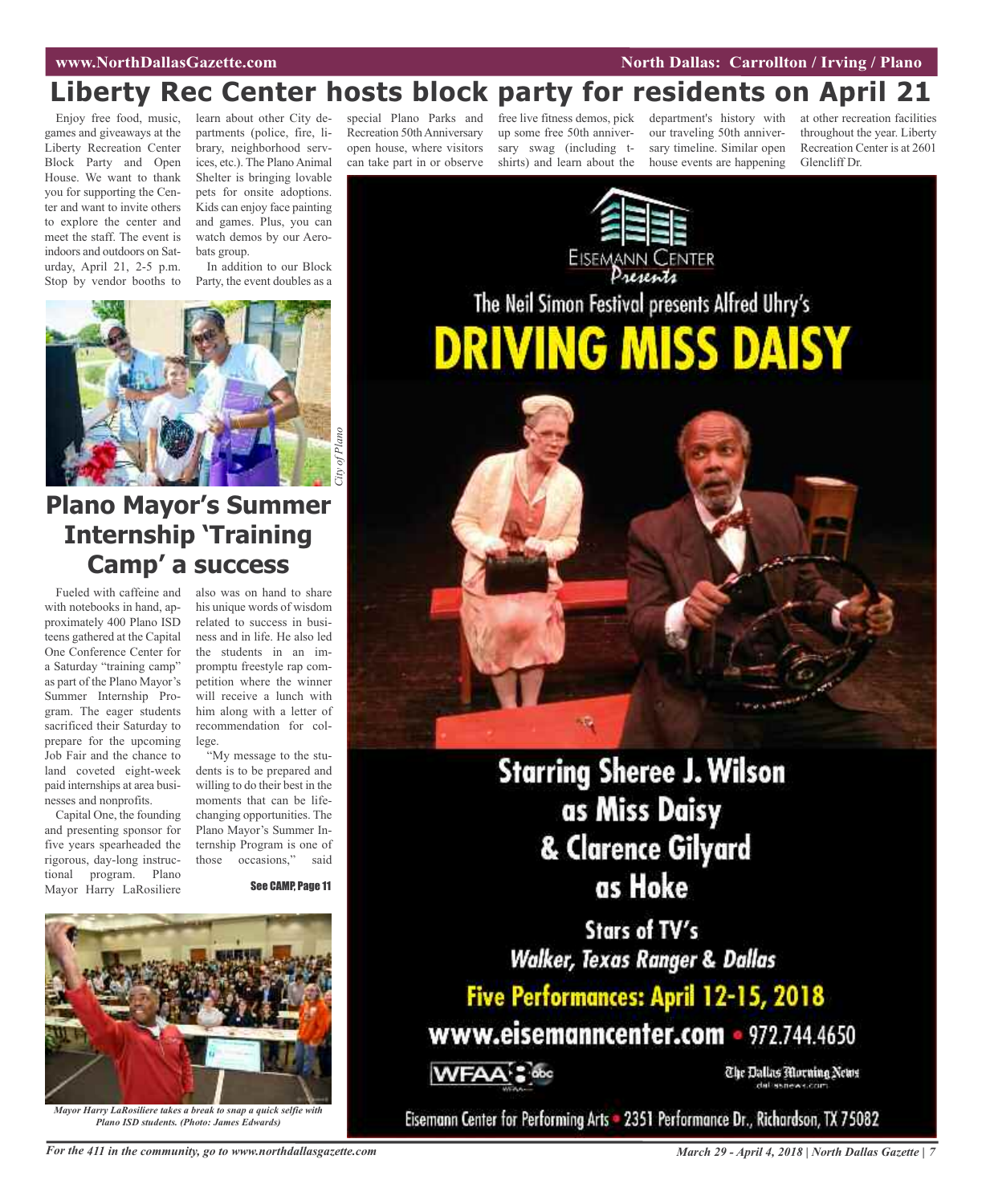### **City Briefs**

#### **Carrollton**

Heartland Church, at 4020 Nazarene Drive will drop thousands of eggs from the sky during the **Helicopter Easter Egg Drop** event. This event will take place on March 31 from 4 p.m. to 6 p.m. This free Easter event will also feature bounce houses, games, food trucks, egg hunts, and more! After the egg hunt, the church will offer a 6 p.m. Easter service.

#### **Dallas**

The Adolphus Hotel will host **Easter at The Adolphus** for the first time in a

decade on Saturday, March 31 from 10 a.m to 2 p.m. The event will take place at 1321 Commerce St, in Dallas on the 19th renovated ballroom floor. Guest are invited to enjoy a brunch buffet along with desserts, diners, and live entertainment. Seating is limited, and guests are encourage to make reservations by contacting 214-651-3516. Tickets are \$95 for adults and \$25 for children 10 and younger.

macy – Student National Pharmaceutical Association is hosting **A National Youth HIV/AIDS Awareness Day Event,** where they will educate 6th to 12th grade students on the HIV/AIDS disease. The event will take place at Redbird Skateland, 1206 Duncanville Rd. from 6:30 p.m. to 9 p.m. There will be free food, drinks, skating, and prizes. Please RSVP to the event's registration page at www.eventbrite.com.

**Frisco** Wooden Nickel TX, a band is hosting **Frisco** **StrEATS Festival** on April 14. The event will take place at 6891 West Main St. in Frisco at 5:55 p.m. to 7 p.m. The public will have the opportunity to explore various foods from foods trucks in North Texas and hear live music from the hosts.

#### **Garland**

The public is invited to celebrate Garland's history at their **Garland Heritage Celebration** on April 14, from 5 p.m. to 9 p.m. The event will take place in Garland's historic Downtown Square. There will be live

#### music, free gourmet cotton candy, mechanical bull riding, activities for kids and more! Attendees will also have the chance to experience the newest Landmark Run events and live music.

Museum's exhibit called Garland Hats. For more information visit www.gar-

**Irving** On April 7, **Irving Marathon** will host their 6th annual event from 7 a.m. to 2 p.m. The event will take place at the Toyota Music Factory. The event will include a half marathon, 10K, 5K, Fun

landheritage.com.

For tickets and more information visit www.irvingmarathon.com

**www.NorthDallasGazette.com**

#### **Lewisville**

On March 31 the Music City Mall Lewisville will host their **Easter Fest** event in the JCPenny courtyard on the lower level from 1 p.m. to 3 p.m. Families will have the opportunity to get their faces painted, make balloon art, get free gifts, and visit the Easter bunny. Kristi G's Cupcakes and Great American Cookie will show families how create and decorate slime.

#### **Duncanville**

On Tuesday, April 10 the Texas Tech School of Phar-

### **Dallas Arboretum celebrates Dallas Blooms, 'A World of Flowers The Americas'**

Dallas Blooms "A World of Flowers" celebrates week six with themed activities and international food vendors in the International Crossroads Village in Pecan Grove. A large world map created from more than 2,000 vibrant pansies and three flower houses adorned with hundreds of petunias make a beautiful back drop, perfect for taking photos. Dallas Blooms is presented by **IBERIABANK**. **Week's Highlights:**

### **Saturday, March 31- Fri-**

**day, April 6:** The Americas Daily tastings in Ruthie Pack's Tasting Plaza at A Tasteful Place

**Saturday, March 31 & Sunday, April 1:** International Crossroads (Pecan Grove)

Baldo's Ice-cream, 11 a.m.-2 p.m., Enjoy Mediter-



ranean inspired ice-cream, available for purchase. (Saturday only)

VerverWerks: Inspired by the richness of the South American culture and the beauty of centuries-old artisan crafts, designing products with a utilitarian, modern, versatile application, yet an authentic flair available for purchase, 10 a.m.-3 p.m. (Saturday only)

Tazazul Coffee- Enjoy

Central American coffee available for purchase, 10 a.m.-3 p.m.

Toshani Art-Enjoy Asian inspired art work available for purchase, 10 a.m. to 3 p.m.

Hoffman Family Gift Store, themed items available for purchase , 10 a.m.-2 p.m. **Main Garden Activities:**

**Easter Portraits** Friday-Sunday, March 30 -

April 1 (noon to 4 p.m.) Jon-

sson Color Garden **Café on the Green**

Listen to live saxophone music by Rob Holbert, 11 a.m.-2 p.m. (Saturday only) Listen to live music by gui-

tarist, Tomas Sclar, 11 a.m.-2 p.m. (Sunday only) **Rory Meyers Children's Adventure Garden Easter**

#### **Activities: EGG-stravaganza**

March 31-April 1, 9 a.m.-5 p.m., throughout the Children's Adventure Garden

Easter weekend is full of egg-straordinary egg-citement and eggs-ploration. Guests can enjoy a weekend full of egg-themed programs like Walking on Eggshells, Egg-citing Science, and an Egg-streme Scavenger Hunt. Stop by the plant lab for a special egg-squisite egg dying egg-sperience using plant-based dyes. It is sure to be an egg-ceptional time.Appropriate for ages 5 years and up.

**ATasteful Place: April 2** El Centro Cooking Connection, 11 a.m.-12 p.m.

Enjoy a chef demonstration based on seasonal produce in the garden. Free with paid garden admission.

**ATasteful Place: April 3** Daily Harvest with Preston Williams, 10:30 a.m.

Horticulture Manager Preston Williams harvests veggies right out of the garden in A Tasteful Place. Hear all about what he is harvesting and how he does so.

VerverWerks: Inspired by the richness of the South American culture and the beauty of centuries-old artisan crafts, designing products with a utilitarian, modern,

versatile application, yet an authentic flair available for purchase, 10 a.m.-3 p.m.

Tazazul Coffee- Enjoy Central American coffee available for purchase, 10 a.m.-3 p.m.

Grupo Pakal, Mayan PerformingArts Group, 10 a.m.- 3 p.m.

**ATasteful Place: April 4**

Chocolate & Champagne Cooking Class

6-8 p.m., A Tasteful Place Test Pavilion, \$65

Nothing pairs better than champagne and chocolate. Sip on a glass of champagne while watching one of Dallas' premier chocolatiers, Zach Townsend, teach guests the secrets of truffles. Visit http://www.dallasarboretum.org/a-tasteful-place to

See FLOWERS Page 16

### **Texas teens join TxDot to urge young drivers to buckle up**

AUSTIN – Texas teens have an important message for their friends and fellow students: Always buckle up. The message is part of the Texas Department of Transportation's annual "Teen Click It or Ticket" campaign, in partnership with high school students, including Dallas/Fort Worth teens, to urge young drivers and their passengers to wear their seat belts every time they're in a vehicle.

"In Texas, 42 percent of all teenagers killed in traffic crashes in 2016 weren't buckled up," said TxDOT Executive Director James



Bass. "We know seat belts save lives, but only if motorists use them. We want to make sure this message gets through to teens, and no one knows how to reach teens better than other teens."

Partnering with students from the Texas-based group Teens in the Driver Seat, TxDOT's "Teen Click It or Ticket" campaign will reach teens through radio and TV public service announce-

ments, social media and peer-to-peer outreach at statewide high schools. The initiative kicks off Thursday with an entirely student-run press conference at Memorial High School in Houston.

Teens also will lead interactive events at high schools and sporting events this spring to convince their peers that seat belts are their best defense against being killed or badly injured in a crash. A mangled truck involved in a rollover crash will be on display at each event. Two Texas teens survived that crash with only minor scratches thanks to

their seat belts. The campaign also will offer teens the digital experience of wearing virtual reality goggles to test their reaction times.

Teens gathered at Eastern Hills High School in Fort Worth to urge friends, peers to buckle up on Tuesday, March 27 from noon to 4 p.m.

"Research from the National Highway Traffic Safety Administration tells us that new teen drivers are twice as likely to be in a fatal crash as adults," said Bryce Cunningham, cochair of the Teens in the

Driver Seat national Teen Advisory Board and a senior at Chisum High School in Paris, Texas. "It just doesn't make any sense to not wear your seat belt when you're in a vehicle."

In Texas in 2016, one in five vehicle crashes involved a teen driver. Of the 269 teen drivers and passengers killed in crashes that year, 114 were unbuckled.

Texaslaw requires drivers and all passengers to wear a seat belt. Unbuckled drivers and passengers — even those in the back seat face fines and court costs up to \$200.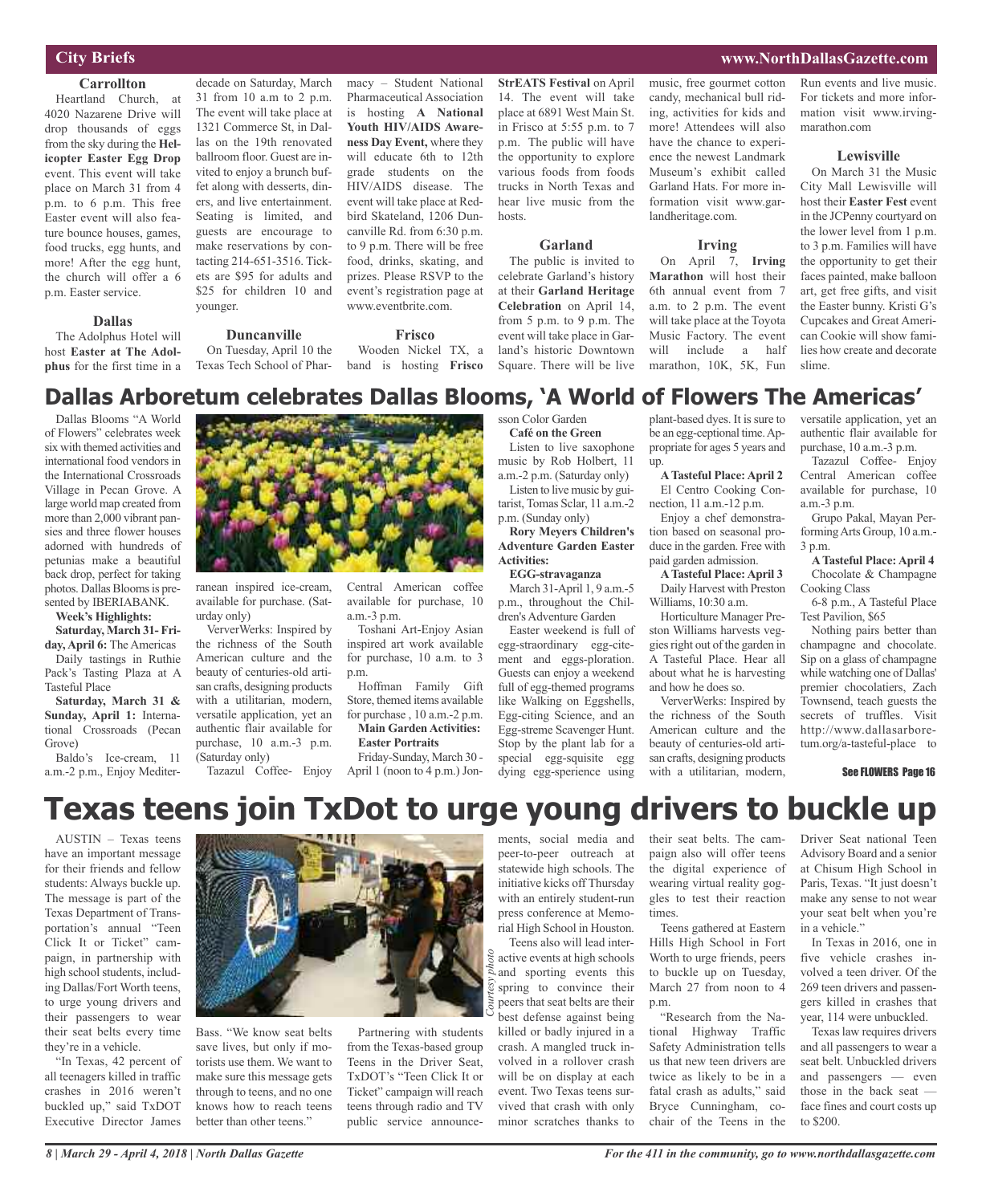### **Eisemann Center presents 'Driving Miss Daisy' for five performances April**

RICHARDSON − Eisemann Center Presents concludes the 2017-2018 Theatre Series with The Neil Simon Festival's Driving Miss Daisy playing April 12-15, 2018 at the Eisemann Center, 2351 Performance Drive in Richardson, Texas. Alfred Uhry's classic Pulitzer Prize-winning play is a timeless, searing, funny and ultimately hopeful meditation on race relations in America, told through the complex relationship between two of popular culture's most enduring characters.

Jewish widow Daisy Werthan and her African-American chauffeur Hoke Colburn slowly find trust and friendship with one another before and during the



*Simon Festival*

Civil Rights movement. The story takes the audience on a moving journey through the years and worlds of these two very different people who find ways to bridge their differences to become close companions. Walker, Texas Ranger stars Clarence Gilyard and Sheree J. Wil-

son star in this exceptional play about race and humanity.

Clarence Gilyard is best known for his roles as Jimmy Trivette on TV's Walker, Texas Ranger and as Conrad McMasters on Matlock. Clarence is also known for such films as Die Hard, Top Gun, and The

Karate Kid, Part II. As a character actor, Clarence has made guest appearances on TV shows such as Diff'rent Strokes, The Facts of Life, 227, Simon & Simon, and Riptide. In 1982-1983, Gilyard was cast in the final season of the NBC TV series CHiPs as Officer Benjamin Webster. He costarred with Jim Carrey in the 1984 NBC sitcom, The Duck Factory. In 2003, he took a professional sabbatical and earned his MFA in theater performance at Southern Methodist University in Dallas, TX.

Sheree J. Wilson has gained worldwide recognition starring in two enormously popular long-running television series. Appearing in the hit series Dallas for five seasons playing opposite Patrick Duffy, and then for the entire eight year run of Walker, Texas Ranger opposite Chuck Norris. Currently, Ms. Wilson has starred in and produced two feature films, Easy Rider: The Ride Back, a prequel to the cult favorite movie Easy Rider, and The Gundown. She also coproduced a zombie/comedy called Dug Up.

Performances of Driving Miss Daisy are April 12-14, 2018 at 8:00 pm with matinees on April 14 and April 15, 2017 at 2:00 pm in the Bank of America Theatre. Tickets are \$49-\$59 and are available online at www.eisemanncenter.com or by calling the Eisemann Center Ticket Office at 972-

744-4650. Group discounts for 10 or more are available at 972-744-4650.

The Charles W. Eisemann Center is located at 2351 Performance Drive in Richardson, Texas. The Eisemann Center is accessible from Highway 75 North taking the Galatyn Parkway/Renner Road exit going north and the Galatyn Parkway/Campbell Road exit going south, or from the DART light rail station at Galatyn Park. Eisemann Center Presents 2017-2018 sponsors include: The Dallas Morning News, WFAA-TV, UT Dallas School of Arts & Humanities, Altrusa International of Richardson, Inc., Methodist Richardson Medical Center, State Farm and Raising Cane's.

### **Soul Rep Theatre Company presents Ramona King's farce, STEAL AWAY**

Soul Rep Theatre Company's SOUL POWERED 11th season of plays continues with Ramona King's STEAL AWAY, a play deemed both a folktale and farce. The production is directed by Soul Rep company member, Dee Hunter-Smith, and will run April 5  $-8$  and April  $13 - 15$  at the South Dallas Cultural Center, where Soul Rep is the resident theater company.

STEAL AWAY, set in 1930's Chicago, evolves around five upstanding churchwomen who raise funds to send young Black women to college by holding bake sales. In spite of the Great Depression, they



*VaShawn, Kenja Brown, Tonya Holloway and Guinea Bennett-Price in STEAL AWAY. (Photo by Dee Hunter-Smith)*

aspire to offer more scholarships to promising women in their community. What lengths will they go to in an effort to keep their noble venture alive – hold a church fundraiser, bake more pies, or rob a bank? "Through humor, STEAL AWAY, shows when sisters unite, nothing is impossible," says Hunter-Smith. The production boasts a dynamic cast that includes Soul Rep's co-founders – Guinea Bennett-Price,

Anyika McMillan-Herod, and Tonya Holloway – who haven't shared a stage in over a decade, along with company member, Yolanda Davis, and newcomers Kenja Brown and D'Lisa VaShawn.

Tickets range from \$15 - \$20 and can be purchased on Soul Rep's website – www.soulrep.org. Performances will take place on Fridays and Saturdays at 8 PM and Sundays at 3 PM. A "pay as you can" preview performance is scheduled for Thursday, April 5.

For more information, please visit www.soulrep.org or email soulreptheatre@gmail.com.



*STEAL AWAY. (Photo by Anyika McMillan-Herod)*



*It may only be gridlines on the wall now, but students in associate professor Andrew Scott's Projection Mapping Lab will fill the studio and other parts of campus with their artistic creations. (Photo: UT-Dallas)*

### **ATEC,** continued from Page <sup>6</sup>

classrooms during regular updating, they immediately thought of Scott.

"The moral of the story is get to know your neighbor," Scott said, laughing.

He retrieved an additional 15 projectors from surplus. Scott estimates the retail cost at \$19,000 each. He only paid a moving fee.

"It was the happiest \$100 I ever spent," Scott said.

"Although the equipment may not be state-of-the-art for current classroom presentation, it is effectively being used for both classroom instruction and artistic exploration."

Students in the class are learning to overlay several images at once and blend the edges of images to create a vast panoramic. Eventually, the class will take the projectors outside the classroom to partake in artistic "interventions" around campus.

"These are temporary installations that arise, transform a space or object, then leave it as we found it," Scott said.

Additionally, the students will display their art at a dedicated installation on April 27 at the Plano Artfest, a public event built around artistic inclusiveness, creative curiosities and cultural connection.

"It will be a real-world project outside of the University," Scott said. "I want to make people aware of (the students') creativity."



*NDG Entertainment Ticket Giveaway!!! Follow North Dallas Gazette on Facebook, Twitter and Instagram to keep up on all the latest!!!*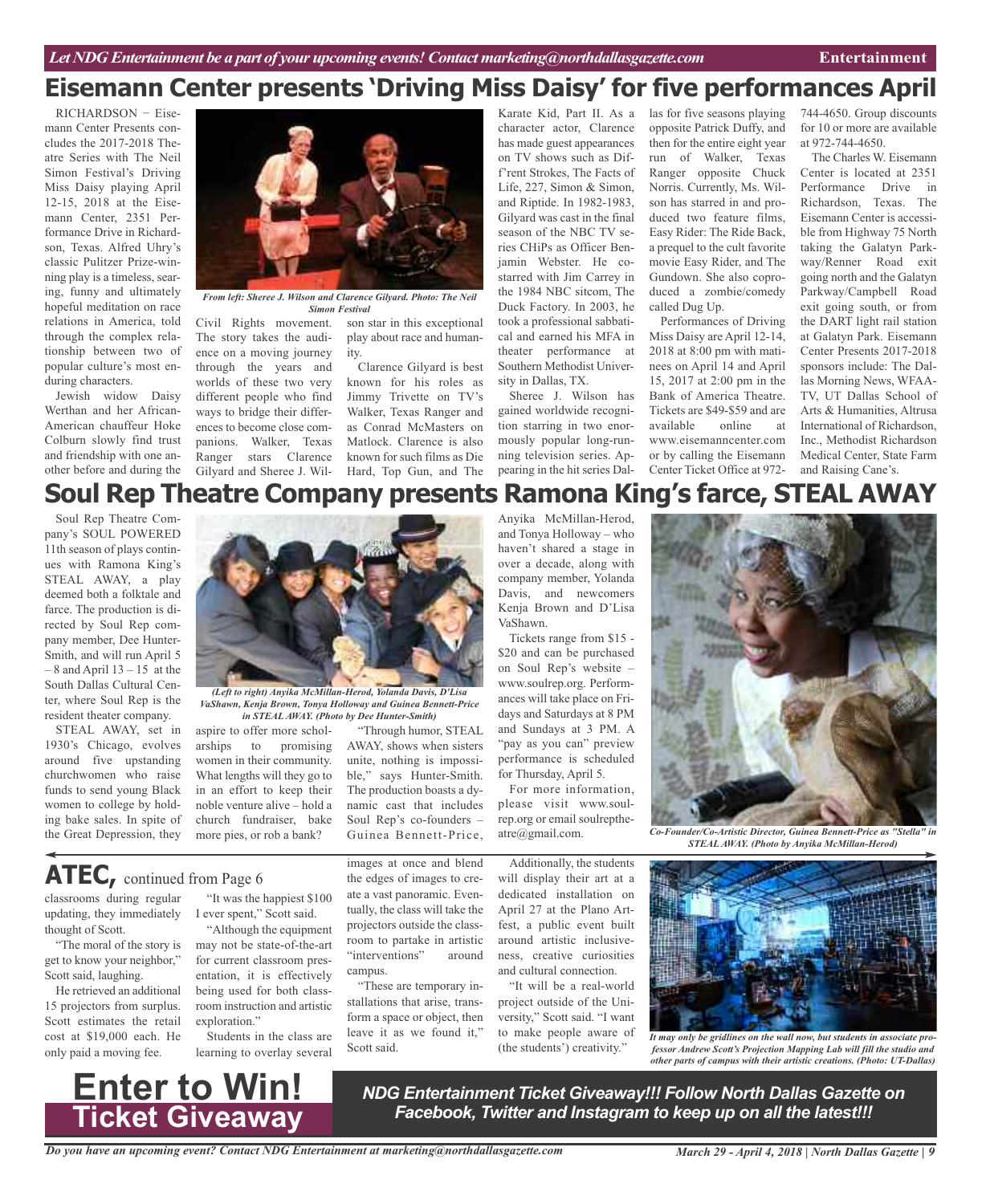**Car Review Entertainment Too!** *Let NDG Entertainment be a part of your upcoming events!Contactmarketing@northdallasgazette.com*

# **Enjoy the Spring weather with free Bluebonnet tours**

Scheduled Saturdays through June 2, the George W. Bush Presidential Center is again offering its tremendously popular, docentguided Bluebonnet Tours.

Along with the stunning bluebonnets, the Native Texas Park on the grounds of the Bush Center features other seasonal wildflowers, native Texas grasses, treeshaded lawns, and clearings providing habitats for butterflies, birds, and other wildlife. Visitors can explore native Texas environments such as Blackland Prairie, Post Oak Savannah, and Cross Timbers Forest.

"This 15-acre urban park reflects President George W. Bush and Mrs. Laura Bush's longstanding commitment to environmental conservation and restoration," said Brig. Gen. Patrick X. Mordente, director of the George W. Bush Presidential Library and Museum. "Case in point, they landscaped with the native prairie grasses that once flourished right here in this part of the state. In addition, they had nearly 930

trees planted, including a wide range of native species such as pecan, Texas redbud, chinkapin oak, Eve's necklace, and rusty blackhaw viburnum."

The free tours of the Native Texas Park are offered every Saturday at 10 a.m. and 11 a.m., weather permitting. Usually lasting between 30 and 40 minutes,

visitors are guided through the winding network of walking trails. Space is limited and tours are available on a first-come, first-served basis.

To book a large group, call 214-346-1650 or email bush43visitors@nara.gov.

Self-guided tours are an option for visitors with time constraints, available from

sunrise to sunset every day of the year. Comfortable shoes are recommended for walking the trails. Each season brings beautiful changes to the prairie landscape. Brochures and scavenger hunt materials for the Native Texas Park are available on the George W. Bush Presidential Library and Museum's website.

### **Dallas Black Dance Theatre continues dance tradition at St. Paul United Methodist Church Easter Service**

Two historical institutions located in the Dallas Arts District will continue a cherished Easter tradition. For more than a decade Dallas Black Dance Theatre has performed to the songs of the St. Paul United Methodist Church Choir during Easter Morning Celebration. The

service will take place 7:00 a.m. Sunday,April 1, 2018 at the church, 1816 Routh Street, Dallas, Texas 75201.

All five Dallas Black Dance Theatre performing companies and ensembles will take part in the Easter service. This includes the 12 professional dancers of

DBDT, the eight dancers of the semiprofessional company DBDT: Encore!, the talented youth dancers in the Dallas Black Dance Academy premier ensemble Allegro, as well as the Senior Performing Ensemble and Junior Performing Ensemble.



# **The 9th Southwest Black Art Show will be held April 6-8**

The Southwest Black Art Show (SWBAS) is committed to the exclusive presentation of original art produced by artists of African and African-American descent. This year's show will have over 20 African American artists, including emerging artists Desmond Blair, a Dallas based painter who creates amazing portraits and Nychelle Elise a painter and tattoo artist who hails from Dallas, Texas. Included as this years featured artists are, Fanta Celah, a world renowned artist, jazz vocalist, model and jewelry designer and Mark Crow a self-taught artist who works with several different mediums to create his one of a kind pieces using oil and acrylic paints on paper, canvas and wood.

Organizers have taken two bold steps to elevate the show. The first step was creating a theme "We Are Who WeAre", linking all artist together regardless of genre or mission without melting their independence. The second step is to embrace African American female artist who are grossly under-



ity by 75% from previous "The Southwest BlackArt Dallas area. This gives the DFW community a chance to see some renowned artists such as Jonathan Romaine and Najee Dorsey, as well as have an opportunity to purchase some of their works. The show's theme "We Are Who We Are" allows us to

think about how we can project our community into our art and how we see ourselves, how the world sees us and at the same time it makes a statement about art,

and Black America today," said Dr. Harry Robinson, Jr., President/CEO of the African American Museum,

See ART, Page 16



years.

*Do you have an upcoming event? Contact NDG Entertainment at marketing@northdallasgazette.com*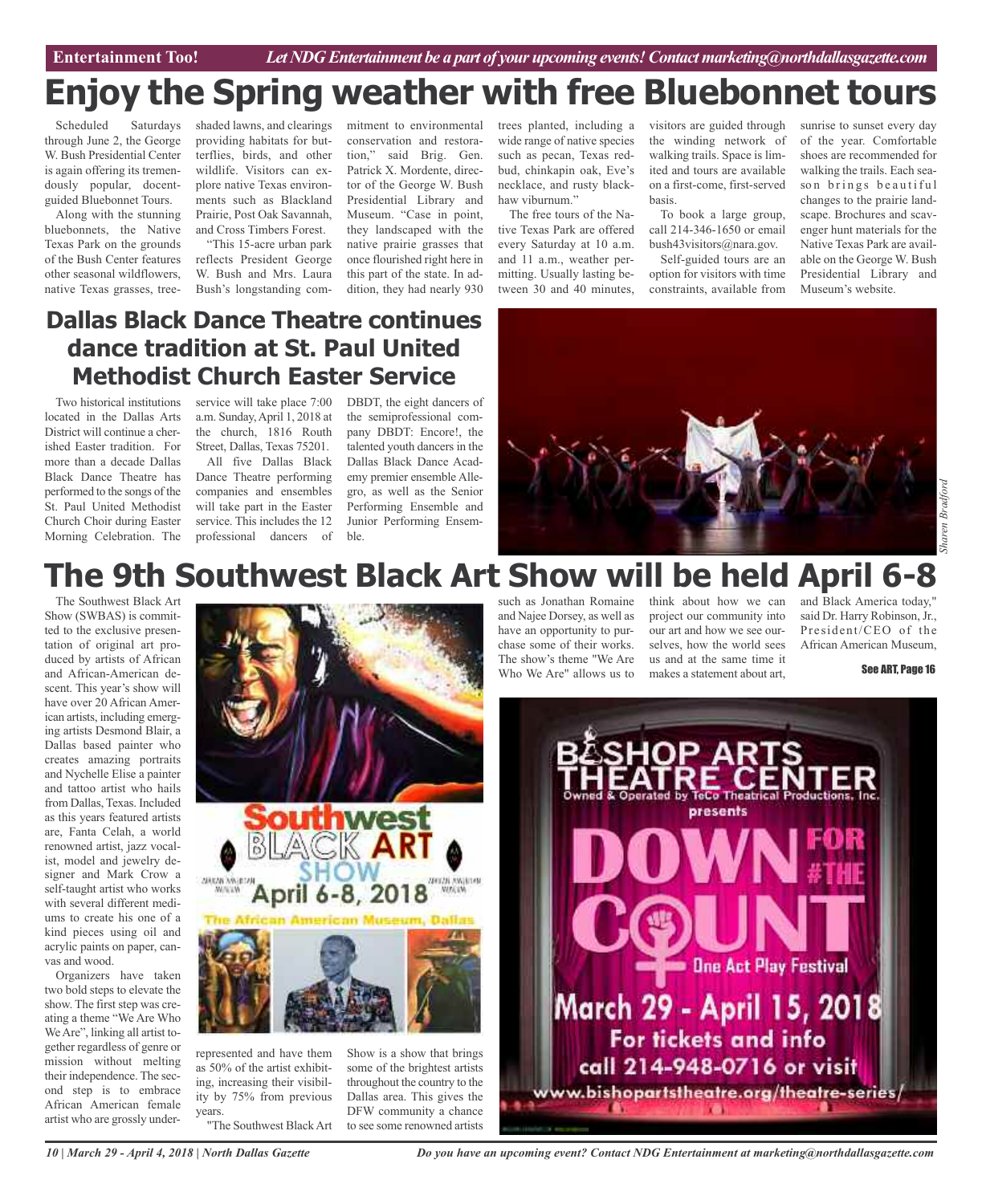### **DeVos gets pushback on attempt to preempt state consumer protection**

By Charlene Crowell

Beginning with a controversial nomination that ended in a tie-breaking Senate confirmation vote and continuing throughout her tenure as Education Secretary, Betsy DeVos has faced unceasing criticism. While Administration officials would be inclined to give her the benefit of the doubt, many across the country would argue that she is not serving the public's interests.

A recent interview on CBS' 60 Minutes, provided an opportunity to address the nonstop criticism before a national audience. Instead, it prompted a new wave of critiques from viewers and news outlets alike.

More important than these recent headlines, however, is the Department's attempt to stop states from holding student loan servicers and collectors accountable. Claiming that state consumer protection laws "undermine" federal regulator requirements, a non-binding memo is yet another assault on the 44 million Americans who together struggle with a stillgrowing \$1.5 trillion in student debt.

It was about this time last year that Secretary DeVos withdrew three memos that would have required loan

servicers, in their renegotiated contracts, to provide more intensive "high touch" servicing for borrowers threatened with default. Then late in the summer of 2017, she withdrew interagency working agreements between the Department and the Consumer Financial Protection Bureau (CFPB) comMartha Healey, who filed a lawsuit earlier this month that alleged overcharges to students by the Pennsylvania Higher Education Assistance Agency was just as direct as she was quick to speak up.

"Secretary DeVos can write as many love letters to the loan servicing industry as she wants, I won't be

*"Secretary DeVos can write as many love letters to the loan servicing industry as she wants, I won't be shutting down my investigations or stand by while these companies rip off students and families."*

> **- Martha Healey Massachusetts Attorney General**

monly known as Memorandums of Understanding (MOUs). Prior to her joining the Education Department, these same MOUs led to a series of major enforcement actions against for-profit colleges like Corinthian and ITT Tech, as well as the nation's largest student loan servicer, Navient.

With rollbacks in oversight and enforcement, the Education Secretary must think the department is doing a great job serving student loan borrowers that states should just butt out. A new departmental memo claims as much.

In response, Massachusetts Attorney General

### **CAMP,** continued from Page <sup>7</sup>

Mayor LaRosiliere. "This program, which is fully embraced by our business and nonprofit community, offers students a chance to learn grow and make connections that could significantly change the trajectory of their future."

Matthew Hemsley of Capital One community affairs and Ty Phelps, project manager in general counsel, co-emceed the event. They led the mock interviewing sessions and guided the 50 plus business and community volunteers who shared their knowledge and advice with the teens.

"Capital One believes in empowering our present and future workforce," said Paul

Littlejohn, Market Executive, Capital One Bank, NE Texas District. "As part of our Future DFW initiative, we will be funding five interns this summer and continuing our teacher externships, which provide experiential learning to our educators who can bring meaningful results for students and their careers."

A highlight of the day included a panel discussion with 2017 interns who worked at Ericsson, Baylor Scott & White – Plano, The Samaritan Inn, Plano ISD, the City of Plano and Girl Scouts of North Texas. The eight students shared lessons learned, valuable takeaways, favorite memories

shutting down my investigations or stand by while these companies rip off students and families," Healey said in a statement to The Intercept. "The last thing we need is to give this industry a free pass while a million students a year are defaulting on federal loans."

Thank goodness for state AGs like Healey. Federal enforcement of consumer protection is currently at a real low.

When Mick Mulvaney was named Acting CFPB Director, a change of direction from consumer enforcement to education and information was promptly announced with a series of

and even a funny moment or

Other high points included Capital One executives leading presentations on topics like "Selling Yourself:A Strong Resume and a 60-Second Elevator Pitch" and "Developing Your Professional Persona." A Plano ISD leader also lent her insights during a session called "Behavioral Inter-

After enjoying the lunch generously provided by Kroger, students gathered their courage and took part in mock interviews with executives from Ericsson, PepsiCo/Frito-Lay, Liberty Mutual, Capital One and Plano

The interns will soon put this knowledge to the test as

two.

viewing."

ISD.

more changes. In Mulvaney's view, CFPB would no longer use aggressive enforcement to hold financial service providers accountable. On his watch, consumers have basically been told not to expect much from CFPB, while businesses have been catered to and even asked to advise Mulvaney and company of what appropriate regulation looks like.

So, if the Department of Education is not going to work with CFPB to resolve complaints and CFPB is not interested in consumer enforcement, why try to tie the hands of states who only seek to protect their own residents?

Whitney Barkley-Denney, a policy counsel with the Center for Responsible Lending, addressed the impacts to consumers of color. "Due to racial disparities in income and wealth, the consumers hardest hit by these debts are consumers of color. While the federal government continues to find ways to placate these companies, states are ready and willing to serve the best interests of borrowers and taxpayers."

The National Governors Association(NGA) agrees with Barkley-Denney.

In a related statement, the

they prepare for the Job Fair on Friday, April 20, from 3- 7 p.m. at Collin College's Spring Creek Conference Center. With resumes in hand and elevator speeches polished, all 400 students will undergo interviews with the participating companies.

The Plano Mayor's Summer Internship Program runs June 11-Aug. 3, and students will earn a minimum of \$9 per hour working 20-to-40 hours per week.

Mayor LaRosiliere is still seeking businesses to participate in the program. For more information, go to planomayorsinterns.org or contact Vicki Wait at vicki@vwaitgroup.com or 214-577-7975.

NGAsaid, "Last week's declaration on student loan servicing from the U.S. Department of Education seeks to preempt bipartisan state laws, regulations and 'borrower bills of rights' currently in place and under consideration in more than 15 states…. States have stepped up to fill the void left, we believe, by the absence of federal protections for student loan borrowers, from potential abusive practices by companies servicing student loans."

Randi Weingarten, President of the American Federation of Teachers was even more candid.

"With this move, she [Secretary DeVos] has castrated any state legislators and attorneys general from providing meaningful oversight of student loan services, yet she continues to fail to do so herself," said Weingarten.

In 2017, a CFPB report showed that during the past

five years, more than 50,000 student loan complaints were filed. Additionally, more than 10,000 other related debt collection complaints were filed on both private and federal student loans.

Where these complaints originate is equally eyeopening. In just one year, from 2016 to 2017, the growth in the number ofstudent loan complaints exceeded 100 percent in 11 states: Georgia, Indiana, Louisiana, Mississippi, Montana, North Carolina, South Carolina, Pennsylvania, Texas, Washington State and West Virginia.

It's enough to make one wonder, 'Who is our federal government actually serving?'

*Charlene Crowell is the Center for Responsible Lending's Deputy Communications Director. She can be reached at Charlene.crowell@responsiblelending.org*



### **A successful asphalt company in the Mid-cities area has openings for truck drivers:**

• Current Class A CDL

• Satisfactory driving record for the last 3 years (determined by Company driving standards).

• Pass pre-employment drug screen and DOT physical.

- Speak and write in English.
- Work extended hours, including weekends.
- Must be able to legally work in the United States.

### **What we offer:**

- Hire-On Bonus
- Our drivers are home every night
- Paid weekly
- Great benefits and 401K

**(817) 267-3131, Monte** Or apply in person: **Reynolds Asphalt 8713 Airport Freeway Suite 100 North Richland Hills, Texas 76180 EEO**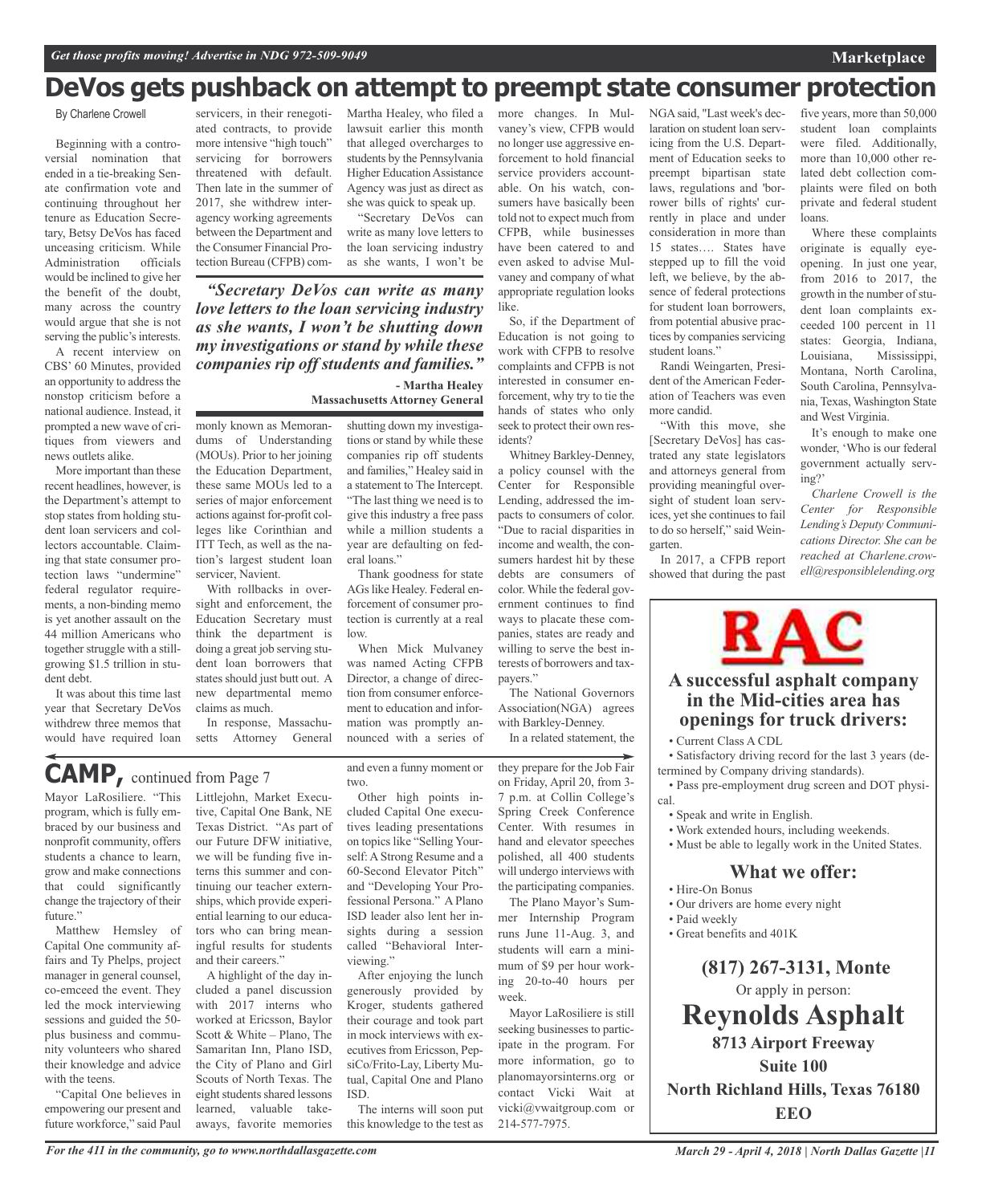### **New 'Firestarters' book reveals innovator, instigator, and initiator insights to help ignite your own life and career**

What is the difference between those bold enough to pursue their dreams and others who never get comfortable enough to ignite their lives? The doers are "Firestarters" and, because of them, the world is a much different, and often, better place.

No matter if you are moving up the corporate ladder, starting your own company, or championing a professional cause, chances are that there are times you ask yourself: "Will I make a difference?" "Can I ignite myself and others? "Can I fuel the passion and drive that will lead me to success?"

The answer to these questions is an emphatic "yes," as exemplified by those who are already lighting up the world. More than 40 of these individuals are profiled in a new book called "Firestarters: How Innovators, Instigators, and Initiators Can Inspire You to Ignite Your Own Life" (Prometheus Books, Amherst, NY).

In it, notable Firestarters share advice on what it takes people to start, create, and even disrupt in order to achieve their dreams. Their stories, along with psychological, organizational, and business research from The Firestarters Framework, provides unique insights into what makes some people just fan the flames, while other spark the fire and realize success.

To wet your proverbial whistle, Palokoff, along with her co-authors Dr. Paul Eder, organizational effectiveness researcher; and Raoul Davis, Jr., CEO brand strategist, offer these three insights on how to become a Firestarter: 1. Ignite, fuel, and accelerate success. There are factors based on personality, situations, and environment that you need to recognize in yourself and optimize to be successful. For example, what igniters trigger an "aha moment?"Is it freedom, passion, talent or something else? What fuels such as prestige, opportunity, luck, or money can you use to propel an idea, business, or cause?

collaboration, mission, and competition help accelerate you to the next level?

2. Replicate accomplishments to gain confidence. Look for connections between seemingly disparate events, learn what works across situations, and generalize this knowledge to other activities. By looking for patterns of achievement,

issue of bail reform, and it is a subject that has too often been "crowded out" locally by other issues. It is a subject which affects all Dallas County residents, from the poor who are incarcerated to the rich who pay taxes to keep defen-

#### See IGNITE, Page 14

**BAIL,** continued from Page <sup>1</sup>

or even a month or two to wait for you to get out and continue paying you in the meantime. So you end up losing your job."

For an innocent defendant without economic means, there is no good choice.

The Community Bail Fund began in November with a collection of individuals ranging from concerned citizens to justice system professionals. Through funds received from SMU and a Go-FundMe campaign, the Community Bail Fund of North Texas has raised more than \$10,000 and is looking to give defendants

an opportunity to fight their case "from a place of freedom."

The organization has worked out an assessment system based on points to determine who will receive help with bail. This is based on practices from other parts of the country, and Tellez said the group is looking to start bailing out defendants in the May-June time frame.

The other effort underway seeks to shed light on the process of setting bail itself.

Currently bail proceedings in Dallas County are held behind closed doors, which many allege makes it

easier to apply higher bail requirements. To those ends, a lawsuit has been filed against Dallas County, alleging the current bail system is unconstitutional. Social justice organizations Faith in Texas, the Texas Organizing Project Education Fund, Civil Rights Corps, the Texas Fair Defense Project and the ACLU of Texas are plaintiffs in the suit.

"Matthew 25 teaches us that it is our duty as Christians to help the hungry, the thirsty, the sick, the weary, and those in prison," said Rev. Edwin Robinson, executive director for Faith in Texas. "As people of faith we believe it's not just our responsibility or our legal

right, but more importantly it is our faithful calling to be with our sisters and brothers in every place of human need. Being denied access to bail proceedings is not just a hurdle, but a brick wall preventing us from living out our sacred calling of caring for our neighbors."

The local organizations now have legal heavy-hitters behind them with the addition of the ACLU.

"Faith in Texas and Texas

Organizing Project Education Fund are doing tremendous work pushing to end mass incarceration in Dallas County," said Kali Cohn, staff attorney for the ACLU of Texas. "As plaintiffs in this lawsuit, they are standing up once again to demand that the public has the tools to hold decision mak-How can factors including

ers accountable." Tellez said he has received support from both sides of the aisle on the

"Our justice system is based on the presumption of innocence until proven guilty," Tellez said. "But that isn't always the case."

dants in jail.









"I've originally from Sacramento. California, go learning about the history and culture of Dallag is really cool to me."

AGENT-MARRIER Special Education Teacher



# apply online<br>CFBJOBS.COM

### thousands of young people **GIVE,** continued from Page <sup>4</sup>

join the registry over the years, and we're excited to engage even more to be lifesaving advocates in 2018."

Since 2011, Give a Spit About Cancer has added 8,000 young people to the bone marrow registry through Be The Match. Of those, 50 have already gone on to give potentially lifesaving donations to patients in need.

Brother duo Ayo & Teo, most known for their viral dance challenges and hit single "Rolex," have helped raise awareness to young people through recording a PSA and encouraging their fans to complete the #SwabChallenge and get on the registry!

"We love engaging with our fans on social media, and we've seen how much they love competing in our dance challenges ," said Ayo & Teo. "We're excited to join forces with DoSomething.org and Johnson & Johnson for the #SwabChallenge, to get more young people aware of their power to defeat cancer."

Through April 30, young people can host their own bone marrow registration drives in their local communities, or on college campuses. People can register for the national bone marrow registry through Be The Match by filling out a 15 minute online form. From there it's simple, Be The Match sends a swab kit.

All you have to do is swab some spit from your cheek (following the detailed instructions and then mail it in with the prepaid envelope provided. From there, Be The Match will notify people if they are a potential match.

Another way to support the "Give a Spit About Cancer" campaign is by downloading the Donate a Photo app available on the iTunes App Store and in Google Play. For every photo taken in the app before May 27, Johnson & Johnson will donate \$1 to DoSomething.org to offset the costs associated with joining the Be The Match registry.

To participate in Give a Spit About Cancer, text SPIT to 38383 or visit Do-Something.org/spit.

*For the 411 in the community, go to www.northdallasgazette.com*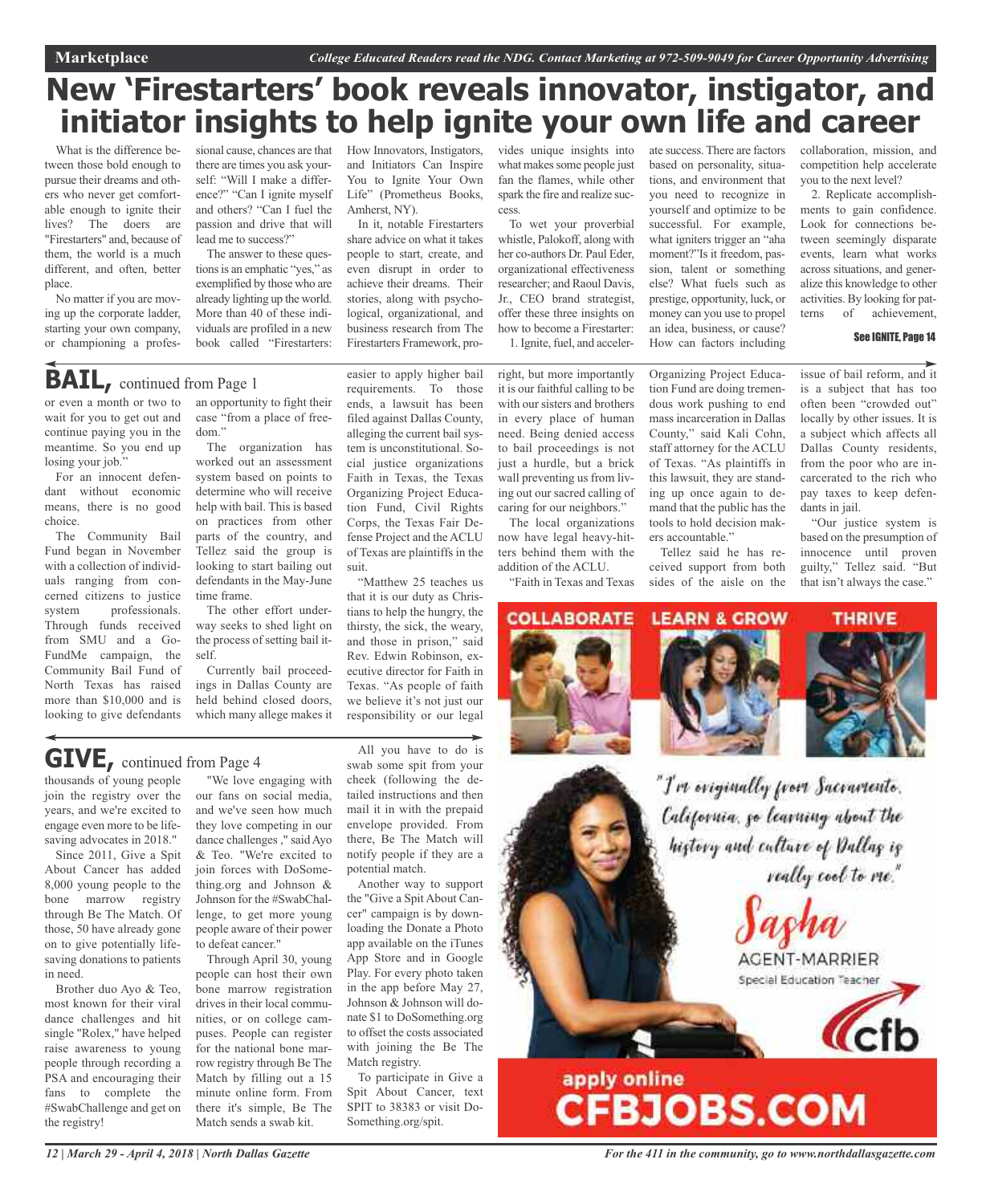# **Upcoming DFW area job fairs**

#### **March 29 Custodial Fair**

Diverse Facility Solutions is a janitorial service which provides staff with high profile clients.

Applicants must be able to pass a Federal Background check. Receive a \$100 bonus after completing 100 days of employment. The job fairs are each Thursday in the month of March at 5005 W. Royal Lane, Suite 156 in Irving.

### **March 29 CCA/Goodwill Hiring Fair**

CCA and Goodwill Job Connection host a hiring fair from 10 a.m. to 12 p.m. Come dressed for success and bring at least 20 copies of your resume. There will be on the spot interviews. Some of the companies present include Nebraska Furniture Mart, Waffle House, Target, the University of North Texas and more. The hiring fair will take place at the Lewisville Library. 1197 W Main St in the Community Room.

For more info, please visit https://www.eventbrite.com

#### **April 3**

**Health Workshops** SMU Health Professions Spring Swing will provide interested applicants an opportunity to gain medical



experience with PhysAssist Scribes. With more than 300 facilities close to colleges across the country, they provide students access to real-world learning. They offer full- and parttime positions with flexible schedules, allowing students to achieve the workschool-life balance they need to excel. For more info visit iamscribe.com.

#### **April 14 The Heights Workshop**

Richardson church to host all-day workshop for the unemployed and underemployed

A free Job Search Workshop by Career Transition Ministries will be held 8:30 a.m. – 4 p.m. Saturday, April 14 at The Heights Baptist Church, 201 W. Renner Rd. at US-75 in Richardson.

Free lunch and materials are provided. The all-day workshop will teach proven job search skills, including:

• finding your job focus • resume critique and development

• using the Internet and Social Media for job search

### **TISEO PAVING COMPANY**

419 E. Hwy. 80, Mesquite, TX 75150 Tel: (972) 289-0723 Fax (972) 216-5637

www.tiseopaving.com

Performing Concrete Street Paving in the Metroplex Area We Accept Subcontracting Bids For All Public Works Projects in the Dallas Area. We Are Accepting Applications for Concrete Mixer Drivers and Heavy Equipment Mechanics

**Equal Opportunity Employer** 

effective networking skills

• creating a 30-second elevator presentation

• interviewing techniques • developing a 2-minute verbal resume and more.

Doors open at 7:45 a.m. Check-in begins at 8 a.m. in the Mezzanine. Pre-registration is required due to limited seating. Register online at http://www.theheights.org/jobseekers/

The Heights JobSeekers Ministry serves the community by assisting jobseekers with tools, resources, networking opportunities and workshops. For more information, email jobseekers@theheights.org or call 214-536-8111.

#### **April 14 Teacher Job Fair**

Dallas ISD hosts a Teacher Job Fair at Ellis Davis Field House 9191 S. Polk St. from 9:00 a.m. to 12:00 p.m. Dallas ISD gives talented educators a chance to become one of those teachers and make a difference for kids in the Dallas

community. Dallas ISD invites you to join the team and teach where you're needed most, in Dallas. Make sure to bring plenty of resumes!

> **April 20 PetSmart Hiring Event**

PetSmart is looking for pet lovers to work at their distribution center in Ennis. The positions are full-time direct hires, not temp positions.

Within the first six months you can earn up to \$17.94 and enjoy paid time off 90 days from hire, health, vision and dental as well 401k saving plan. After 100 days you receive a \$500 retention bonus; and eligible to receive \$500 for referring a friend for hire. They are located at 2880 S. Oak Grove Rd. in Ennis. Open interviews are held on the third Tuesday of each month from 8 a.m. – 10 a.m.

**April 26 Texas Live! Job Fair** Texas Live! is hosting a job fair from 2:00 p.m. to



position available. The goal is to provide students and aspiring writers an opportunity to gain published clips, experience and professional feedback.

The position is for up

to 20 hours a week at \$8.00 per hour. Applicants must have reliable transportation.

**Send resume and writing samples to: businessoffice@northdallasgazette.com** 7:00 p.m. at Globe Life Park, 1000 Ballpark Way. The event will take place inside Cholula Porch. Open positions include: hospitality, food services, security, housekeeping, and entry level management opportunities. Make sure to bring plenty of resumes!

Pre-registration is required for this event. For registration and more information, please visit https://texaslivejobfair.even tbrite.com.





### **Reynolds Asphalt has an opening for an experienced Systems Integrator.**

### Requirements:

- 3 years as a Systems Integrator.
- Experience in an industrial/construction environment.
- Reliable transportation.
- Strong cost reporting.
- Proficiency in Microsoft Office.

Interested candidates should submit a resume with cover letter to: **mhood@reynoldsasphalt.com** Or mail to: **Reynolds Asphalt and Construction Company Attention Monte Hood P.O. Box 370 Euless, Texas 76039 EEO**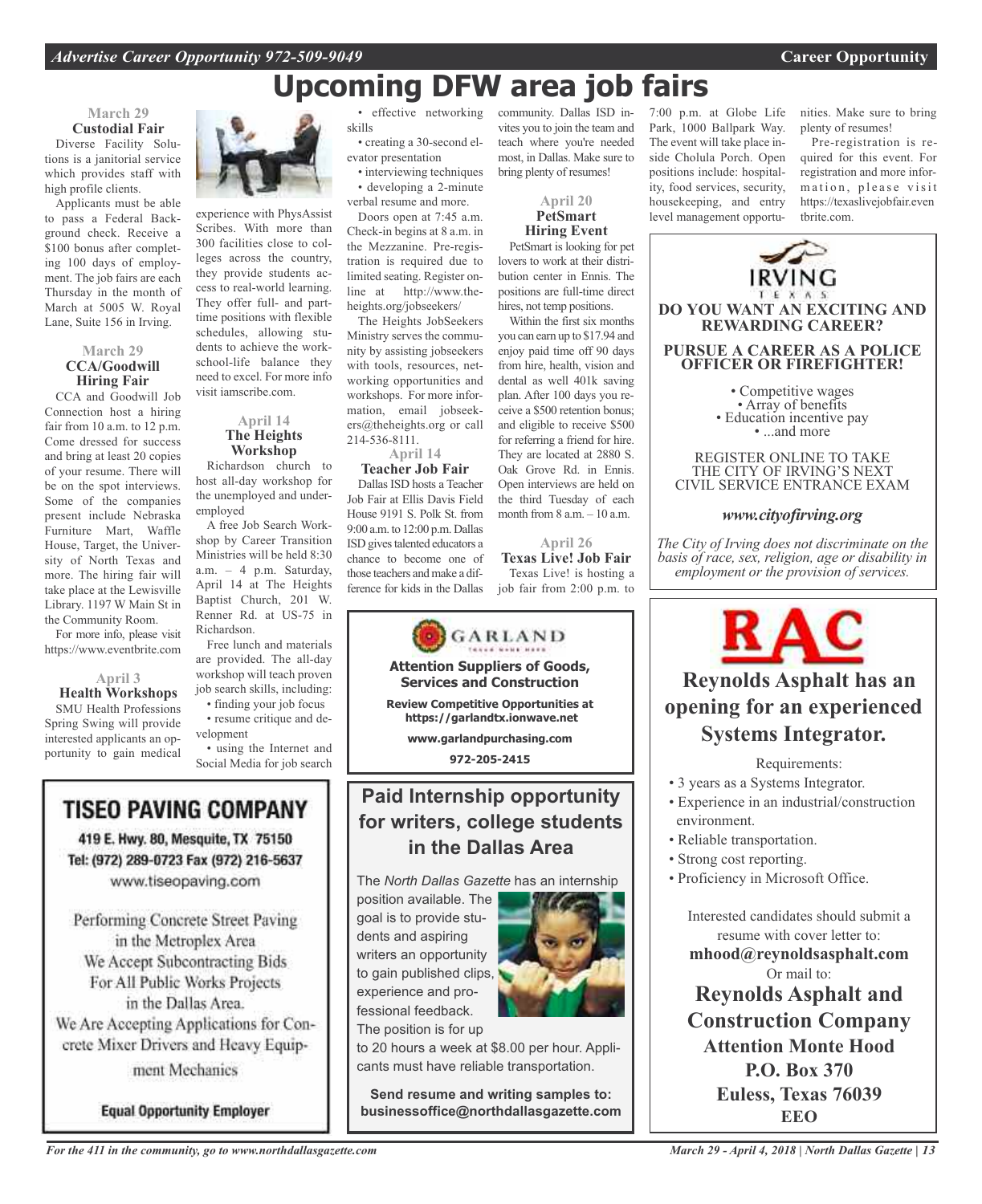**Happy Easter Everybody, visit a church this coming Sunday!**

 $\mathcal{L}_\text{max}$  , which is a set of the set of the set of the set of the set of the set of the set of the set of the set of the set of the set of the set of the set of the set of the set of the set of the set of the set of

#### **BETHEL BIBLE FELLOWSHIP, CARROLLTON (A PLACE TO BELONG)**

*NOTICE: Pastor Woodson serves the community by providing "Professional Therapy and Counseling Services" on a "Sliding Fee" scale. To schedule an appointment call the Pastoral Counseling Center at 972-526-4525 or email the church at www.bethelbiblefelloswhip.org*

Discover Hope and Help for daily living; and, you don't have to be a member to come. The Connect-2-Reflect (C2R) meetings are held in comfortable and relaxed homes, one in Carrollton and one in Plano, refreshments are served. Call the church for details.

#### **April 1, 9:45 am**

This is no April Fool's Day. We will have Communion; and, Bethel's pastors and members invite you to join us as we celebrate the glorious Resurrection of our Lord and Savior, Jesus Christ on this Easter Sunday. Our Total Praise Team is doing a special production with Dance Choreographer Helena Webb; you don't want to miss this special praise dance.

#### **April 4, 7 p.m.**

Join us in Wednesday's Prayer and Bible Study Class with Senior Pastor

### **IGNITE,** continued from Page <sup>11</sup>

Firestarters replicate their success, which then creates an overall sense of positivism and confidence.

3. Plan for inevitable extinguishers. People are often unaware of how bumpy the road to success can be and

Woodson, Pastor Larry Gardner, Pastor Bernadette, and others conducting finishing a study on the book of Ephesians with supporting chapters and verses. Spiritual maturity is God's desire for you; it's Time to Grow in the Word of God.

**April 7, 10 am - 12 Noon** Ladies, join our Women's Ministry monthly meeting. W.O.R.T.H (Women of Reconciliation, Truth and Hope) we will continue our discussion on the War Room book.

Dr. Terrance Woodson, Senior Pastor 1944 E. Hebron Parkway Carrollton, TX 75007 972-492-4300 www.bethelbiblefelloswhip.org

#### **FELLOWSHIP CHRISTIAN CENTER CHURCH IN ALLEN "THE SHIP"**

 $\mathcal{L}_\text{max}$  and  $\mathcal{L}_\text{max}$  and  $\mathcal{L}_\text{max}$ 

**April**

You are invited to look at our Church Demo on our website to see progress on the new building sight as we prepare for the future.

**April 1, 8 a.m.**

Join us in our Sunday Morning Services as we praise and worship God in the Joycie Turner Fellowship Hall; followed by our Sunday Worship Services; and bring someone with you, you will be blessed.

**April 7** Join us in our Wednesday's

how inevitable extinguishers can crush them. You can avoid obstacles, however, by actively planning to reduce their impact. Successful people expect extinguishers and develop mechanisms to cope with discouragement and mistakes.One important way is to have a life filled with supporters who can nurture, protect, and even challenge.

Use this pragmatic advice to ignite the qualities that will lead you toward pursuing and realizing our own dreams. Today is as good a day to start as ever.

**MT. OLIVE CHURCH OF PLANO (MOCOP) (Uniting the Body of Christ Among Nations)**

214-341-6459

John 12:26.

nmzbcofdallas@aol.com  $\mathcal{L}$  , and the set of the set of the set of the set of the set of the set of the set of the set of the set of the set of the set of the set of the set of the set of the set of the set of the set of the set of the set

**SHILOH MBC IN PLANO (WHERE COMMUNITY BECOMES FAMILY)**

Come and connect to God through Shiloh; grow in Christ through the study of God's Word; and Serve God through service to each other and to the world.

**April 1, 8 am & 11 am** You are invited to join us as we celebrate the Resurrection of our Lord and Savior, Jesus Christ on Easter Sunday. We would love to have you at our services.

and Bible Study and/or our Wednesday Night Live, Prayer and Bible Study at 7 p.m. to learn more about God's Word. Be encouraged by God's plan for your maturity and His glory; and most of all; be prepared to

Dr. W. L. Stafford, Sr., Ed. D.

Future Building location is 2450 K Avenue #300 Plano, TX 75074 972-379-3287 www.theship3c.org

 $\overline{\phantom{a}}$  , which is a set of the set of the set of the set of the set of the set of the set of the set of the set of the set of the set of the set of the set of the set of the set of the set of the set of the set of th

**INSPIRING BODY OF CHRIST CHURCH, Let's Go Fishing! MATTHEW 4:19**

**March 30, 7 p.m.** All men are invited to Men's Ministry meeting each Friday night at 7 p.m., (IBOC promotes proactive

**April 1, 10 a.m.** You are invited to join us for our Easter Service as we celebrate the Resurrection of our Lord and Savior, Jesus Christ. We will have

**April 2, 7 p.m.** Join us in Monday School as we grow in God's Word and learn what God has to

male leadership.)

Communion.

grow.

Senior Pastor 1609 14th Street Plano, TX 75074

**April 1, 10 a.m.** Join us for Morning Worship Service as we praise and worship God for His Honor and His glory; and don't forget to comeback at 7 p.m. for our Brazilian

Church.

**April 4, 7 p.m.** You're invited to our Wednesday's Bible Study class; you will learn what God has to say to us. Come to be encouraged by God's plan for your spiritual growth and His glory.

Pastor Sam Fenceroy Senior Pastor and Pastor Gloria Fenceroy 300 Chisholm Place Plano, TX 75075 972-633-5511 www.mocop.org  $\mathcal{L}=\mathcal{L}^{\mathcal{L}}$  , where  $\mathcal{L}^{\mathcal{L}}$  , we have the set of the set of the set of the set of the set of the set of the set of the set of the set of the set of the set of the set of the set of the set of the set of

#### **NEW MOUNT ZION BAPTIST CHURCH (Abiding in Christ)**

**April 1, 7 a.m.**

Join us for our Early Service or our Morning Worship Service as we praise and worship God, you will be blessed.

**April 4, 7 pm**

Join us at our Wednesday's Intercessory as we pray to God for others. Call the church for details for de-

Dr. Tommy L. Brown, Ed. D. Senior Pastor 9550 Shepherd Road Dallas, TX 75243

*Branding, business and entrepreneurship success pundit, Merilee Kern, MBA, is an influential media voice and lauded communications strategist. Follow her on Twitter here: witter.com/LuxeListEditor and Facebook Facebook.com/TheLuxeList.*

*Church Happenings is a weekly calendar of religious services produced by the North Dallas Gazette. To make additions or corrections to the calendar, contact: religion@northdallasgazette.com*

*14 | March 29 - April 4, 2018 | North Dallas Gazette*

### **Church Happenings www.NorthDallasGazette.com**

**April 4, 7 p.m.**

You're invited to our Wednesday's Bible Study to learn more about God's Word. Come and be encouraged by God's plan for your maturity and growth; it's all for His glory and His honor. We are, "Growing in Christ through the study of His Word."

Our church ministries offer opportunities for motivation and growth; join us and see. Be blessed of the Lord.

Dr. Isaiah Joshua, Jr. Senior Pastor 920 E. 14th Street Plano, TX 75074 972-423-6695 www.smbcplano.org



NDG now has a "Special Advertising Package" for churches and non-profit organizations that need to let the community know about your Special Event.

### Opportunity You Can Measure...

### **Church Events**

- Church Anniversary
- Pastor's Anniversary
- Women's Day
- Men's Day

### **Non-Profit Org. Events**

• Fundraisers

- (Concerts)
- Special Events (Personal or Community)

### Special Rate \$199

(Black & White, per insertion) Ad size - 4.905"x 6"(Quarter Page, B&W) (NOTE: Color Ad \$75 extra per inserion) Production disclaimer - NDG ad meake-ready is not included in promotion. Layout/production of "copy ready"ad will be a nominal extra cost. E-mail ad copy to: Marketing@NorthDallasGazette.com or call our Marketing Department today! 2-509-90



*For the 411 in the community, go to www.northdallasgazette.com*

www.Ibocchurch.org tails.

### say to us. Pastor Rickie Rush 7701 S Westmoreland Road Dallas, TX 75237 972-372-4262

12 Noon-Day Live, Prayer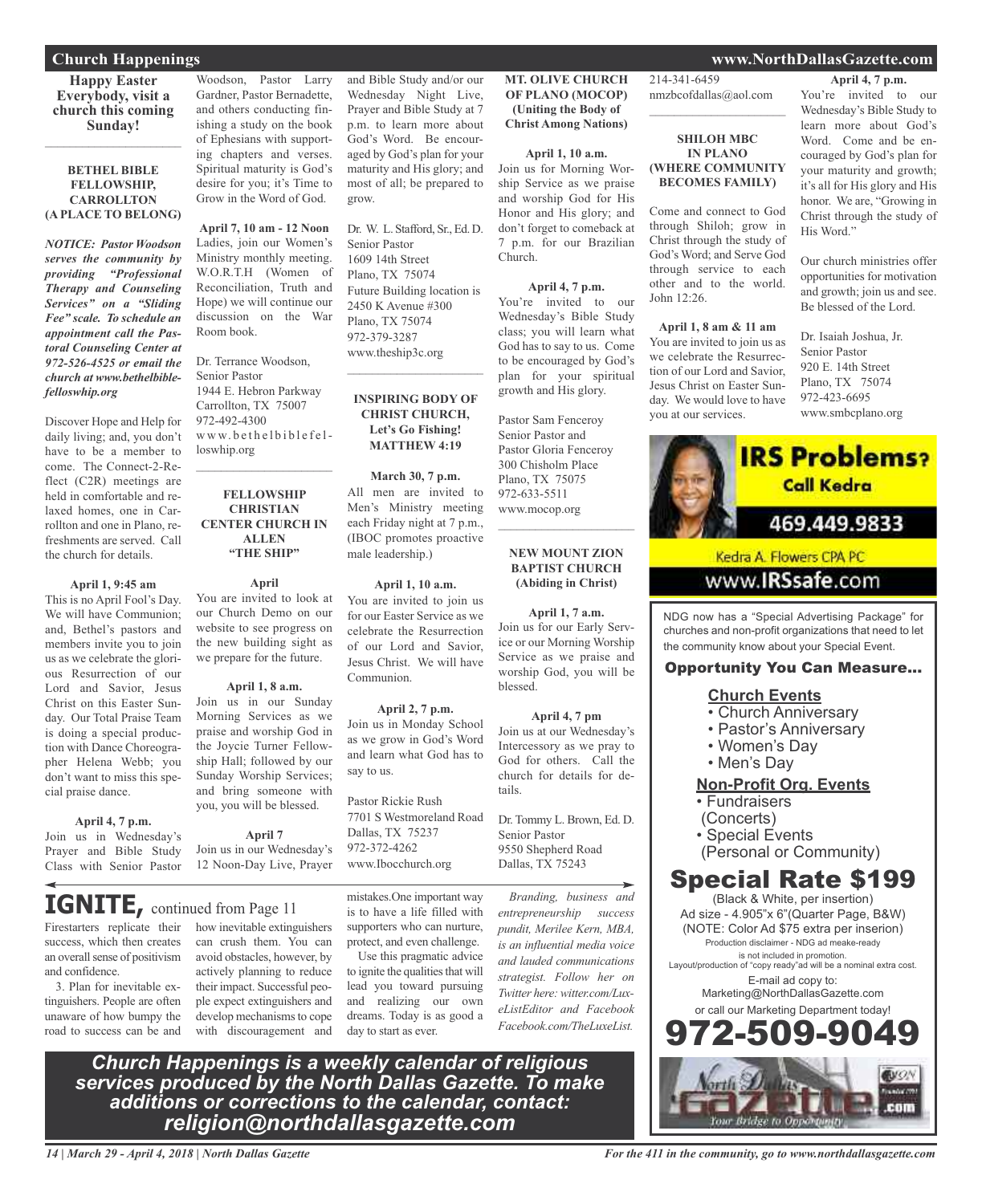# **Closing out Women's History Month**



*Send email to: businessoffice@ northdallasgazette.com to sign up for Sister Tarpley's weekly electronic newsletter.*

#### *2018 Theme: NEVERTHELESS SHE PERSISTED: Honoring Women Who Fight All Forms of Discrimination Against Women*

The 2018 National Women's History theme presents the opportunity to honor women who have shaped America's history and its future through their tireless commitment to ending discrimination against women and girls. The theme embodies women working together with strength, tenacity and courage to overcome obstacles and achieve joyful accomplishments.

March is National Women's History Month. Every year the National Women's History Project selects a unifying theme to be shared with all who want to promote women's history.

A nonprofit educational organization founded in 1980 to bring women's stories and contributions to the fore. The project was the force behind getting Congress to designate Women's History Month officially.

It's design to celebrate strong women who have made, or who are making a difference/ I will highlight facts about Black women

and their contribution to mankind this month.

The project was the force behind getting Congress to designate Women's History Month officially.

It's design to celebrate strong women who have made, or who are making a difference.

**Lucy Craft Laney**, (1854-1933): She was born a slave in Macon, GA. She became Founder/Principal of Haines Normal Institute in GA.

Laney was taught to read and write at the age of four by her master's sister, who helped her attend Atlanta University.

When funds promised from the Presbyterian Board of Missions for Freedom did not materialized for a private school for Blacks, Laney raised the money herself.

Her school was opened in 1886. In 1975, it had grown to a prospering educational community of over 1,000 students.

**Ella Baker**, a civil rights activist, was a driving force in the creation of the country's premier civil rights organizations.

After graduating as valedictorian from North Carolina's Shaw University in 1927, Baker moved to New York City during the depression.

She was a founding member of the Young Negroes Cooperative League, whose members pooled funds to buy products and services at reduced cost. In 1957 Baker and several

North Dallas Gazette takes a moment to reflect on the past with **Historical Perspectives from Sister Tarpley** Hear what it was like growing up in <sup>a</sup> very different Dallas when Booker T. Washington was <sup>a</sup> black school. Sister Tarpley graduated frm there and went on to college and later became <sup>a</sup> city councilmember in Carrollton. **Look for NDGTV at NorthDallasGazette.com**



Southern Black ministers and activists established the Southern Christian Leadership Conference, a major force in organizing the civil rights movement.

**Bessie Coleman**, the first BlackAmerican woman aviator, had a postage stamp issued in her honor in 1995.

**Ethel L. Payne** was the first Black woman to receive accreditation as a White House correspondent. Ruffles, fluted collars, and

pleats were very popular in

Victorian-era clothing. Susan Knox's fluting iron

made pressing the embellishments easier. The trademark featured the inventor's picture and appeared on each iron.

**Evelyn Ashford**, winner of four Olympic gold medals in 1984, 1988, and 1982. Also won a silver medal in 1988 and was inducted into Track and Field and Women's Sports Hall of Fame in 1997.

Two famous quotations



cided to go back to school for my degree, because I know now there's more to life than track."

**Wilma Rudolph**, "The World's Fastest Woman," as a child suffered from polio and wore leg braces for years, she won three gold medals in sprint events at the 1960 Olympic Games in Rome, Italy.

Some famous quotations by Rudolph: "Never underestimate the power of dreams and the influence of the human spirit. We are all the same in this notion: The potential for greatness lives within each of us."

"My mother taught me very early to believe I could achieve any accomplishment I wanted to. The first was to walk without braces."

"The triumph cannot be had without the struggle. And I know what struggle is.

I have spent a lifetime trying to share what it has meant to be a woman first in the world of sports so that other young women have a chance to reach their dreams."





*Shanghai, China 1973 (Library of Congress)*

### **MT. OLIVE CHURCH OF PLANO** 300 Chishoim Pl. Plano, TX 75075 972-633-5511 Answers you need, Hope for today is waiting for you...